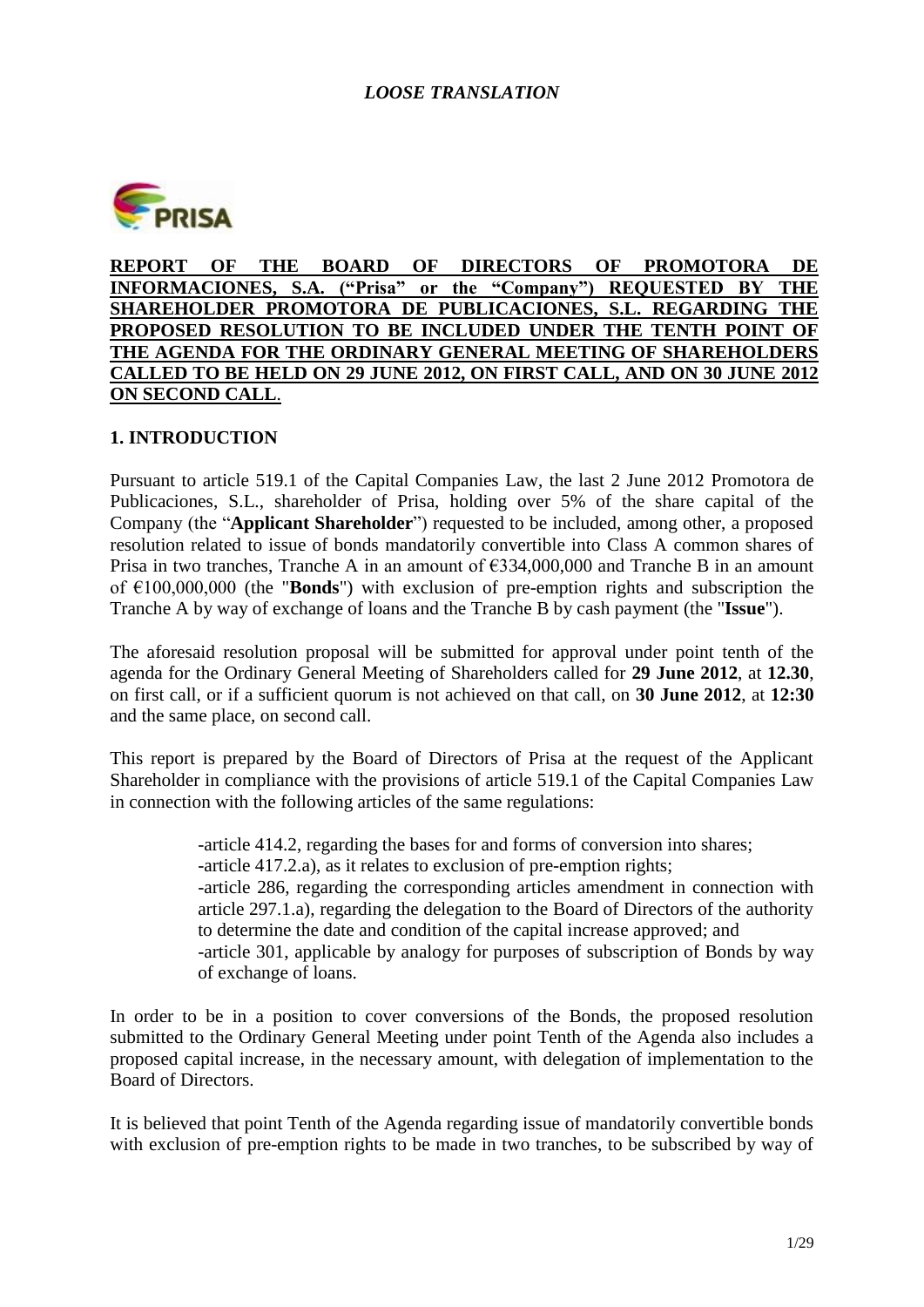exchange of credits in the Tranche A and by cash payment in the Tranche B, is strictly related to points Seventh, Eighth and Ninth of the Agenda, in respect of which the Applicant Shareholder has requested the Board of Directors to issue corresponding reports. In summary, the purpose thereof is the amendment of the system for payment of the preferred dividend of Class B shares in a manner allowing that dividend to be paid in cash, in Class A shares or using a combination of both, the payment of the Class B shares minimum annual dividend corresponding to the year 2011, payment of the dividend that may accrue by reason of voluntary conversion of Class B shares into Class A shares during the 12 months following the General Meeting and the amendment of the Bylaws to modify article 15 bis on the required majority to approve certain matters by the General Shareholders Meeting.

The aforesaid interrelationship is the result of the mentioned resolutions are included within an overall transaction the purpose of which is to strengthen the Company's net worth and cash position, thereby improving its capital structure and financial ratios. Therefore, the corporate resolutions in question have been made interdependent on each other, since the viability of each of them depends on the approval and implementation of the others.

Based on the interdependence of the aforesaid resolutions, it has decided to submit the effectiveness of each of the resolutions to approval of each and every of them. For the same reason, it is recommended that this report be read together with the reports prepared by the Board of Directors at request of the Applicant Shareholder regarding the aforesaid points.

An explanation of the transaction proposed to the General Meeting and the reasons justifying the Issue is first set forth below for the shareholders. Thereafter the reports contemplated in the Capital Companies Law for purposes of articles 414.2, 417.2.a), 286, 297.1.a) and 301 are issued jointly, albeit stated in separate sections. Finally, the final section sets forth the proposed resolution for the Issue that will be submitted for approval of the Ordinary General Meeting.

## **2. DESCRIPTION, CONTEXT OF THE ISSUE AND REASONS FOR THE TRANSACTION**

As explained in the report of point Seventh of the Agenda, last 19 April 2010 Prisa entered into a Refinancing Master Agreement for its financial indebtedness that allowed the Company to strengthen its own funds and improve the terms of the indebtedness. On 26 December 2011, the Company signed a new amendment of the financing agreements subject to the Refinancing Master Agreement, in accordance with which the financial structure included in the Notes to the Annual Accounts (*Memoria*) for 2011 business year.

After the appropriate analysis of the financial structure of the Company, it has been deemed appropriate that measures must be adopted to improve Prisa's solvency and strengthen its economic stability, and to that end it is necessary to adopt resolutions that make it possible to:

- (i) Reduce the cash needs for debt service and improve the ratio of indebtedness to net worth.
- (ii) Strengthen net worth.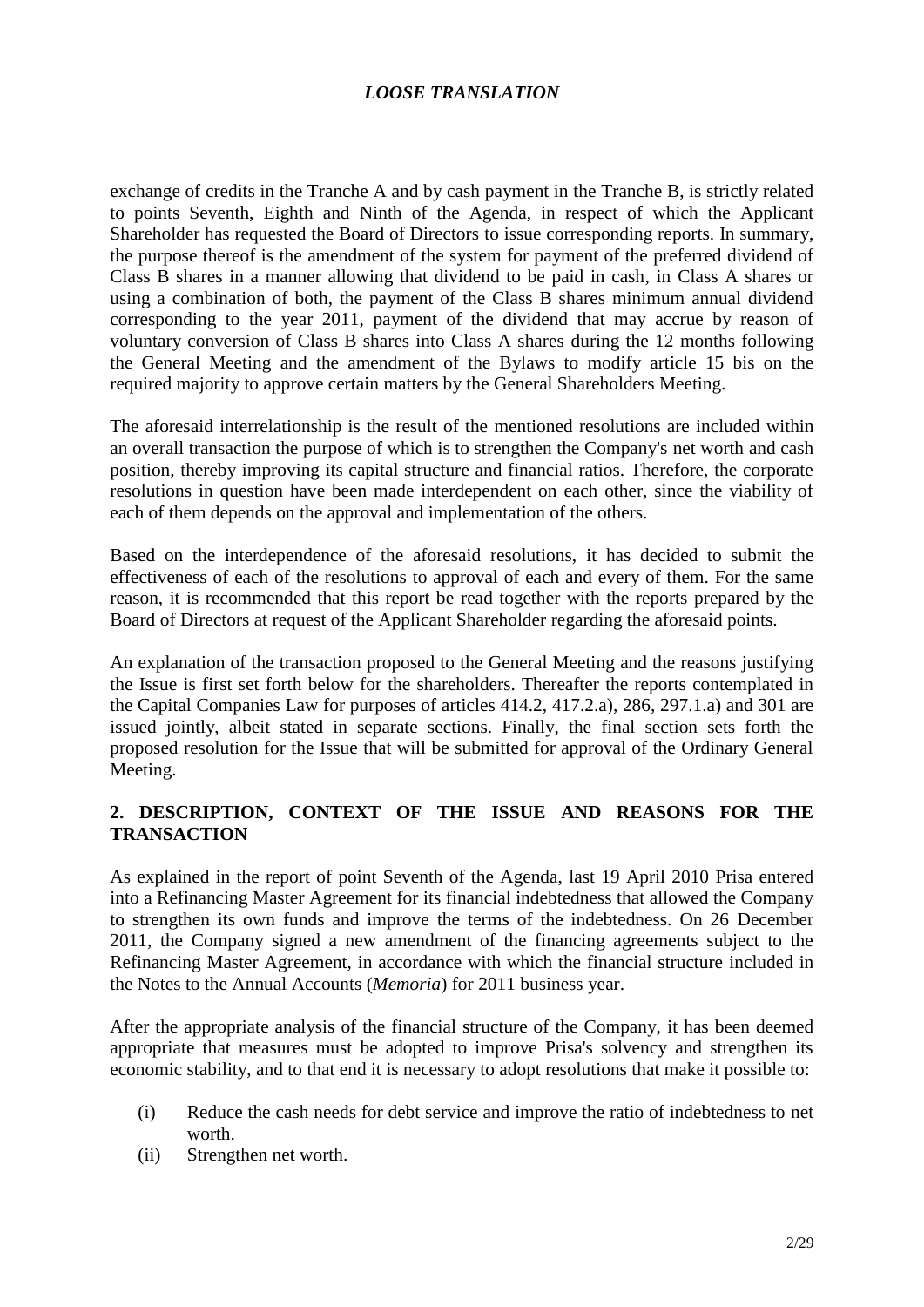- (iii) Improve the schedule for principal and interest payments on financial indebtedness.
- (iv) Facilitate the entry of new investors.

In this regard, in view of the interest shown by certain creditors of the Company and institutional investors in subscribing the Bonds, and ultimately, becoming shareholders, it is believed that it is appropriate to propose the approval of the Issue to the General Shareholders' Meeting.

In particular, the Company has received from HSBC Bank Plc, Office in Spain, CaixaBank, S.A. and Banco Santander, S.A. commitments to subscribe the Bonds included in the Tranche A of the Issue for the entire amount of the Issue subject to the conditions included in Section 3.6. below. Likewise, the Company has received from the Investor, as defined below, the commitment to subscribe the Tranche B of the Issue, also subject to the conditions explained on Section 3.6. below.

Moreover, as explained in detail in section 4 of this Report, the Issue proposed to be made requires suppression of the pre-emption rights of shareholders, in order to allow the Bonds to be subscribed exclusively by certain creditor financial institutions and other subscribers, the exclusion thus being an essential condition of the Issue.

Finally, the Board of Directors believes that the aforesaid transaction is consistent with the corporate interest of the Company, and ensures achieving the objectives pursued, for the following reasons:

- (i) In the first place, given the fact that the Bonds are convertible at any time by request of its holders until the Final Maturity Date (as defined in Section 3.7. below) and mandatorily convertible on the Final Maturity Date, they will result in a reduction of indebtedness in the amount of the credits exchanged and improvement of the ratio of indebtedness to net worth.
- (ii) In the second place, by contrast with the scheme for the credits exchanged, during the 2012 and 2013 financial years it will be not necessary to repay the principal of the Bonds.
- (iii) In the third place, it makes the transaction contemplated in point Seventh on the Agenda possible, since the conditions are better for Class B shareholders to accept amendment of the system for payment of their preferred dividend, in a manner permitting that dividend to be paid in cash, in Class A shares or using a combination of both.

## **3. REPORT FOR PURPOSES OF ARTICLE 414.2 OF THE CAPITAL COMPANIES LAW**

To achieve the stated objectives, an agreement to issue the Bonds with certain creditor financial institutions and other subscribers has been negotiated, the essential terms of which, including the bases for and forms of conversion of the Bonds, are set forth below: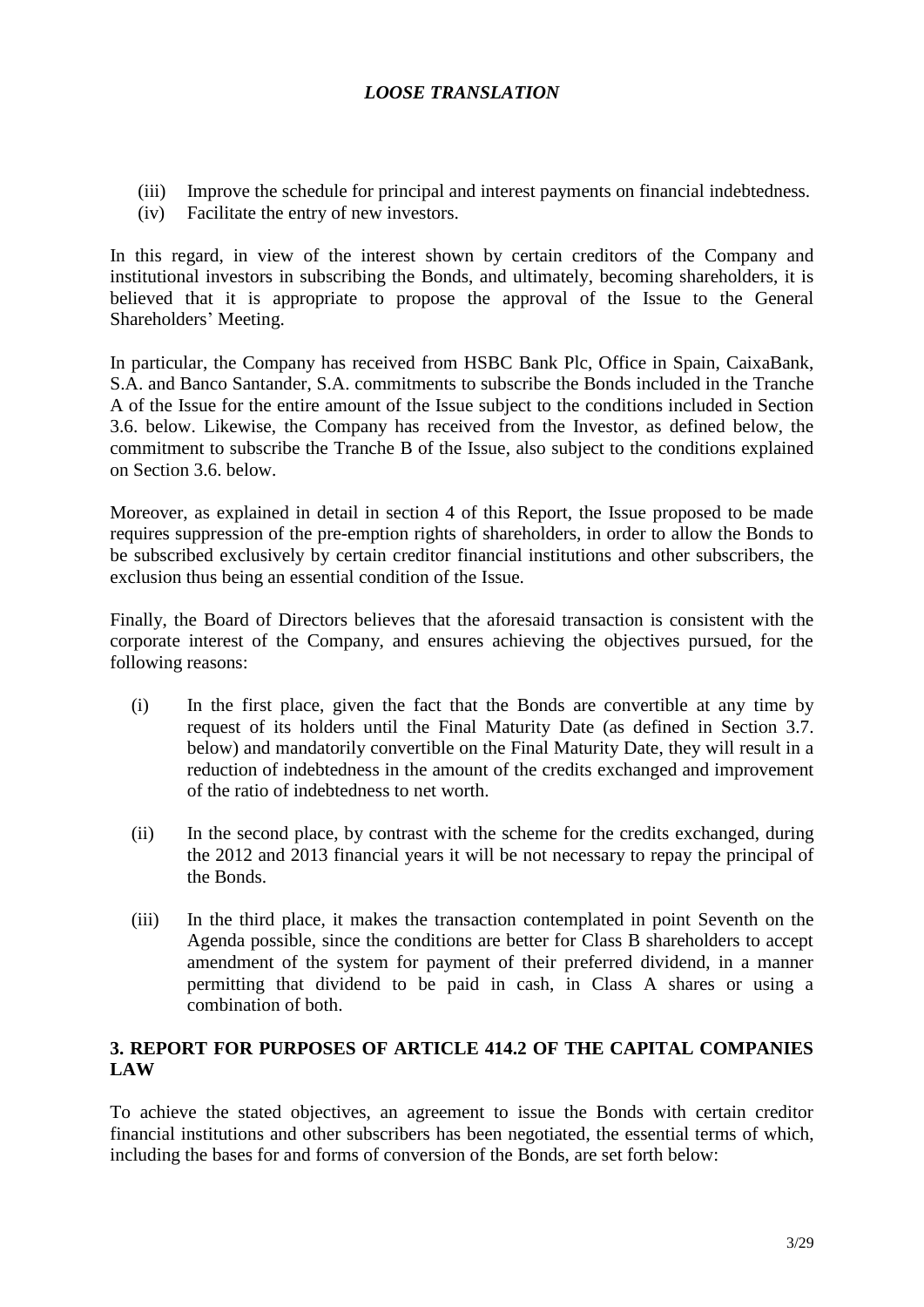3.1 Information of the issuer entity. The issuer company is Promotora de Información, S.A.; of Spanish nationality and with registered at Madrid, calle de Gran Vía, number 32.

The share capital amounts to 92,287,086.20 Euros fully subscribed and paid-up. The share capital is divided into 546,026,333 Class A common shares, with a face value of 0.10 Euros each, and numbered from 1 to 546,026,333; and into 376,844,436 Class B convertible non-voting shares, with a face value of 0.10 Euros each and numbered from 1 to 376,844,436.

Prisa's corporate purpose consists in:

- a) Management and operating all types of owned or third-party news and social communications media, regardless of format, including the publication of printed newspapers, among others.
- b) Promoting, planning and executing, on behalf of the Company or for other entities, either directly or through third parties, of all types of communications media, industrial, commercial or of services projects, transactions or business.
- c) Incorporating business or companies, participating in already existing companies, even with a controlling interest, and enter into association with third parties in transactions and business through collaboration arrangements.
- d) Acquisition, holding either direct or indirectly, leasing or any otherwise exploiting and disposing of all types of real property or rights therein.
- e) Contracting and providing advisory, acquisition and management services, either though intermediation, representation or any other type of collaboration method on the Company's behalf or for third parties.
- f) Involvement in capital and money markets though the management, purchase and sale of fix-income or equity securities or any other type of securities on behalf of the Company.
- 3.2 Amount of the Issue. The Issue is proposed to be made in two tranches:
	- a) Amount of the Tranche A of the Issue. The amount of the Tranche A of the Issue will total 334,000,000 Euros and could be subscribed by Creditor Institutions as defined in section 6.1.b) above.
	- b) Amount of the Tranche B of the Issue. The amount of the Tranche B of the Issue will total 100,000,000 Euros and could be subscribed by the Investor as defined below.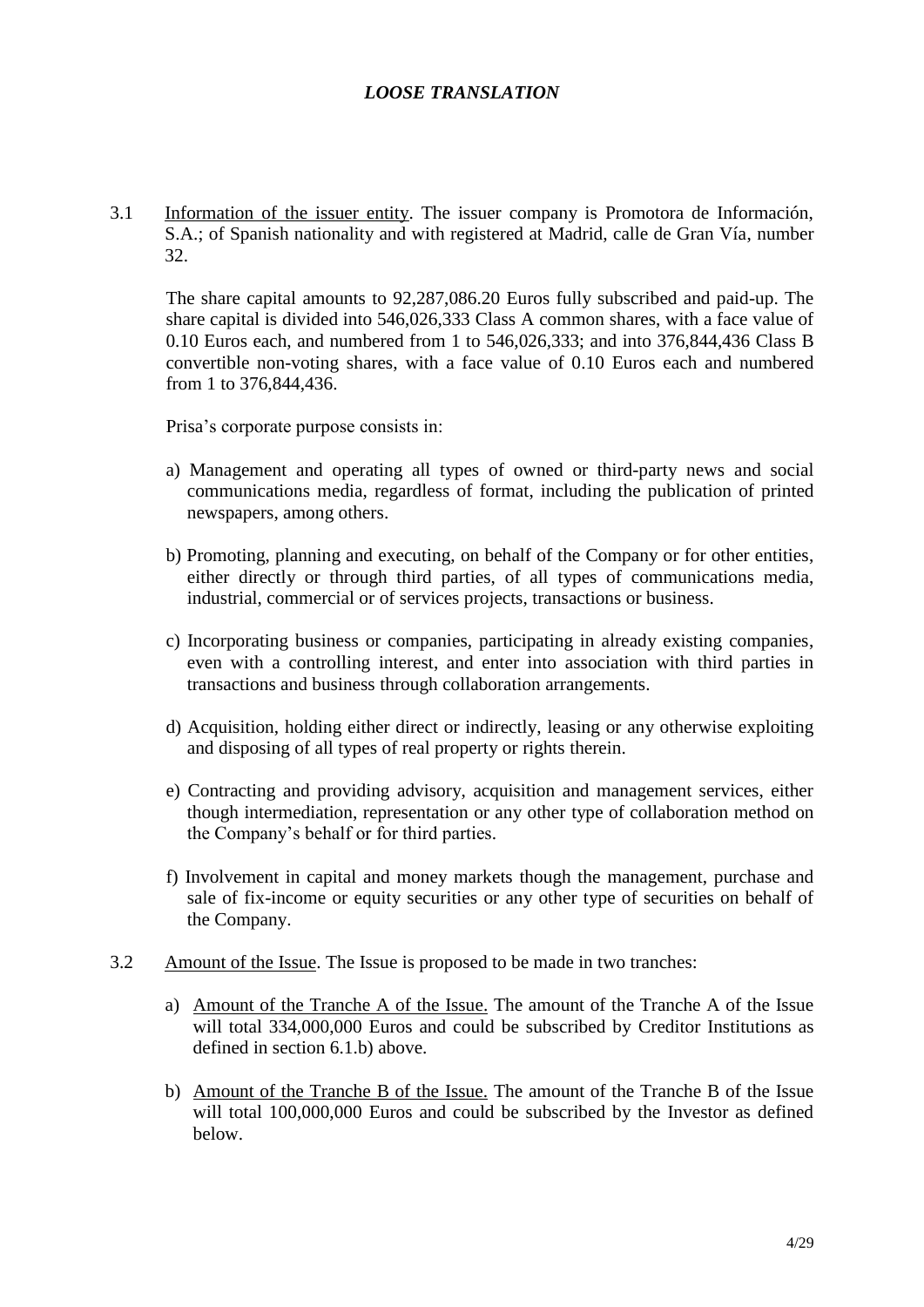According article 510 of the Capital Companies Law, the limit established by article 405 of the Capital Companies Law does not apply to the proposed issue.

The issue will be governed by the provisions of the Capital Companies Law and the Bylaws of the Company.

According to the article 407 of the Companies Capital Law, the issue of Bonds shall be in public deed with the following provisions:

- $\checkmark$  Name, capital, purpose and address of Prisa.
- $\checkmark$  The conditions of the Issue, dates and deadlines in which the subscription is possible.
- $\checkmark$  Face value, interest, maturity dates, premiums and costs of the Bonds, if applicable.
- $\checkmark$  Total amount and series number of the securities to be launched into the market.
- $\checkmark$  Securities for the Issue.
- $\checkmark$  Fundamental rules governing the relationships between the Company and the Syndicate of Bondholders and its characteristics.
- 3.3 Subscription and payment.
	- a) Subscription and payment of the Tranche A of the Issue. It is proposed that the Bonds included in the Tranche A of the Issue could be subscribed by the Creditor Institutions as defined in section 6.1.b) above.

The subscription of the Bonds included in the Tranche A of the issue will take place when of the conditions of the Section 3.6. below have been accomplished, the public deed have been granted and registered with the Commercial Registry and the relevant notice in the Madrid Commercial Registry Gazette (Boletín Oficial del Registro Mercantil) has been published ("**Closing Date**").

As previously explained, the Company has received from HSBC, CaixaBank, S.A. and Banco Santander, S.A. commitments to subscribe the Bonds for the entire amount of Tranche A subject to the conditions included in Section 3.6. below.

The amount of the Tranche A of the Issue will be allocated by the Company among the Creditor Institutions that approve the subscription of the Bonds *via* credits exchange.

b) Subscription and payment of the Tranche B of the Issue. It is proposed that the Bonds included in the Tranche B of the Issue could be subscribed and paid in cash by Telefónica, S.A. (or other Company of the group of Telefónica) (the "**Investor**") in the Closing Date.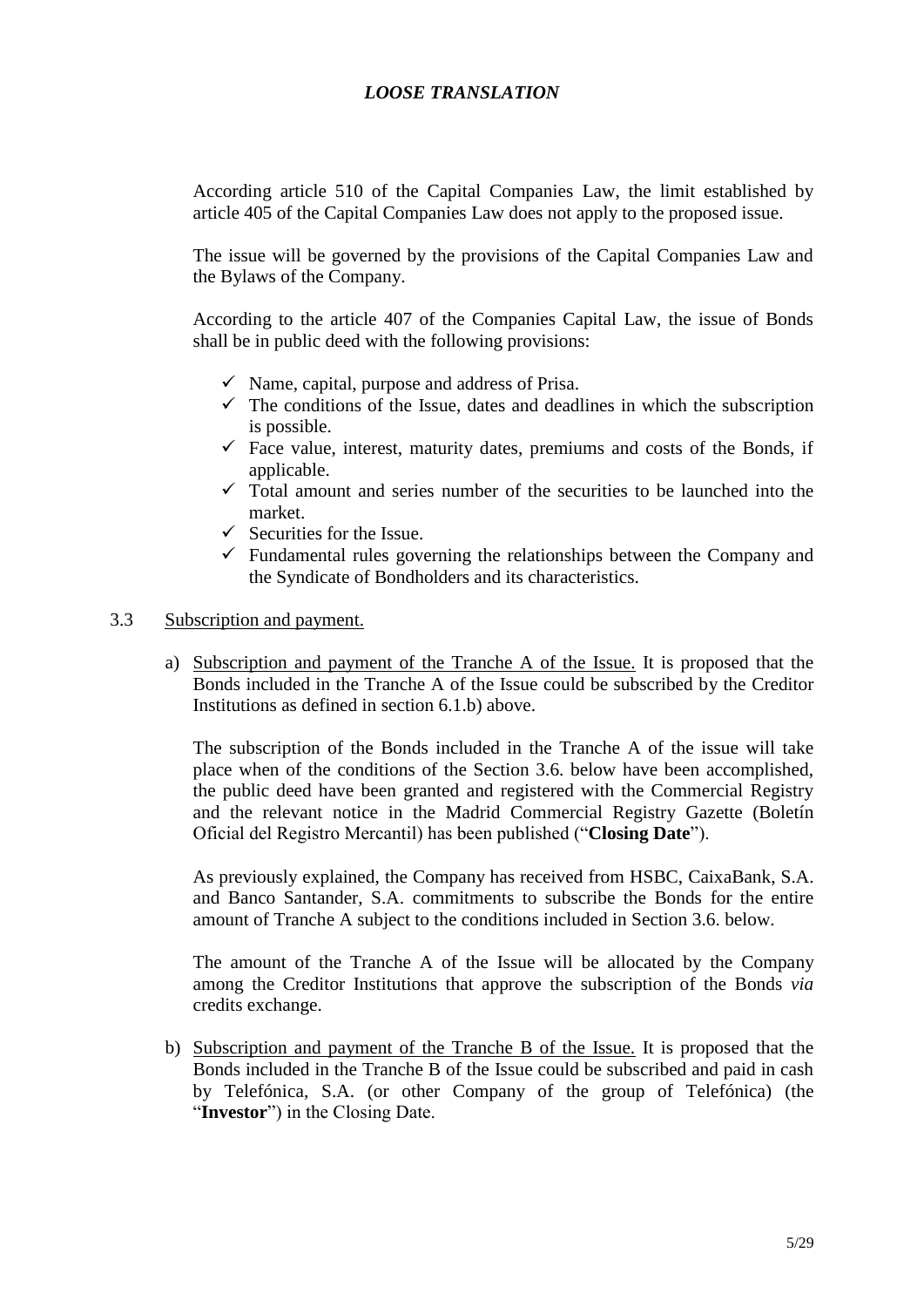As previously explained, the Company has received the commitment to subscribe the Bonds included in the Tranche B of the Issue for the entire amount of the Issue from the Investor subject to the conditions detailed in Section 3.6. below.

It is proposed to expressly provide for the possibility of incomplete subscription of both tranches of the Issue. As a result, the Issue will be limited to the amount corresponding to the face value of the Bonds effectively subscribed and paid for by the investors to which it is addressed, being of no effect as regards the remainder.

- 3.4 Issue price, face value and representation. It is proposed that the Bonds to be issued at par, be in registered form, and have a unit face value of 100,000 Euros.
- 3.5 Interest rate It is proposed that the Bonds accrue monthly interest from their issue, calculated by reference to the face amount and payable at the end of each year equal to Euribor  $+415$  basic points, which corresponds with the interest rate applicable under the subordinated lending agreement executed by the Company and HSBC Bank Plc, Office in Spain (HSBC) on 20 December 2007.
- 3.6. Conditions for the Issue. It is proposed that the Issue is subject to the following conditions:
	- (i). The Issue must be authorised by the financial institutions that are parties to the Company's financing agreements, with the majorities applicable.
	- (ii). The approval of the Seventh, Eighth and Tenth points of the Agenda, as well as its authorisation, if applicable, by the Creditor Institutions of the Company.
	- (iii).Compliance with all the conditions for the subscription of the bonds provided in the "Indicative mandatory convertible term sheet", including the issue and subscription in full and simultaneously of Tranche A and Tranche B.
- 3.7. Final Maturity Date. It is proposed that the Bonds have a term of 2 years, for which reason they will mature on the second anniversary of the Closing Date (the "Final Maturity Date").

On the Final Maturity Date, the Bonds that have not been converted before will be necessarily converted into Class A common shares.

- 3.8. Security. It is proposed that the Issue be secured by the property of the Company, not being specially secured by any third party guarantee.
- 3.9. Rules governing priority. It is proposed that the Bonds be direct and unconditional obligations, contractually subordinated to the Company's syndicated bank indebtedness, and otherwise unsubordinated and ranking pari passu and pro rata, without any preference among them or as regards the other existing or future unsecured and unsubordinated debts of the Company except for, in the case of bankruptcy, those debts that may enjoy a priority as provided in mandatory laws of general application.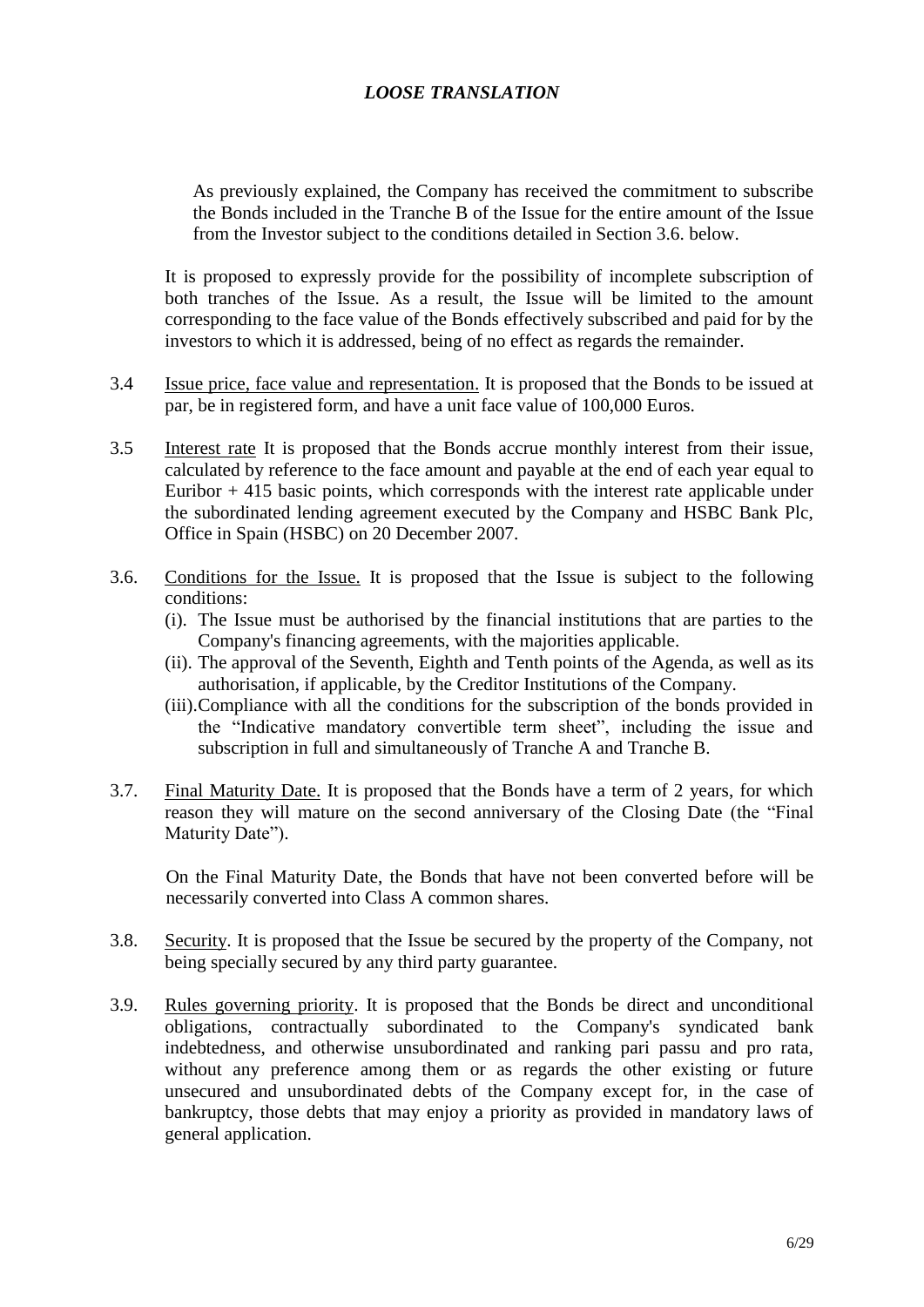- 3.10 Transferability and admission to trading. It is proposed that The Bonds will be freely transferable. Admission to trading of the Bonds will not be sought on any secondary market.
- 3.11. Change of control. It is proposed the Bonds are subject to the same resolutions regarding to the change of control provided in the *Senior* Financial Agreement of 19 March 2006, amended on 26 December 2011, amendment that was notarized through a deed issued by the Notary Public of Madrid, Rodrigo Tena Arregui, with protocol number 2631.
- 3.12. Syndicate of Bondholders and Commissioner. A Syndicate of Bondholders will be formed under the name "**Syndicate of Bondholders for the 2012 Convertible Bond Issue of Promotora de Informaciones, S.A.**", which will act in accordance with its regulations and the Capital Companies Law. It is proposed to appoint Matilde Casado Moreno as temporary Commissioner. The Regulations of the Syndicate of Bondholders is substantially as set forth in Annex 1 of the proposed resolutions, notwithstanding what is provided in the article 421 of Spanish Capital Companies Law.
- 3.13. Basis for and forms of conversion of the Bonds: The basis for and forms of conversion of the Bonds are explained below:
	- a) Conversion of the Bonds. It is proposed that the Bondholders may request their conversion into Class A common shares at any time before the Final Maturity Date. In this event, the Company will issue Class A shares resulting from the Price Conversion within the month following in which the early conversion is requested. It is proposed that the Bonds will be mandatorily convertibles into Class A common shares on the Final Maturity Date. The interest accrued and not paid until the conversion date will be paid in cash.
	- b) Conversion Price. It is proposed that the price of the Prisa shares for purposes of conversion will be 1.03 Euros.

It is proposed that the Conversion Price be adjusted in the following circumstances according to procedures commonly used in similar issues and also to the economic effect that such circumstances may have to the value of the Bonds:

- (i) Transactions granting pre-emption rights, warrants or equivalent instruments to the shareholders.
- (ii) Capital increases by way of capitalisation of reserves, profits or issue premium and by way of distribution of shares or split or reverse split transactions.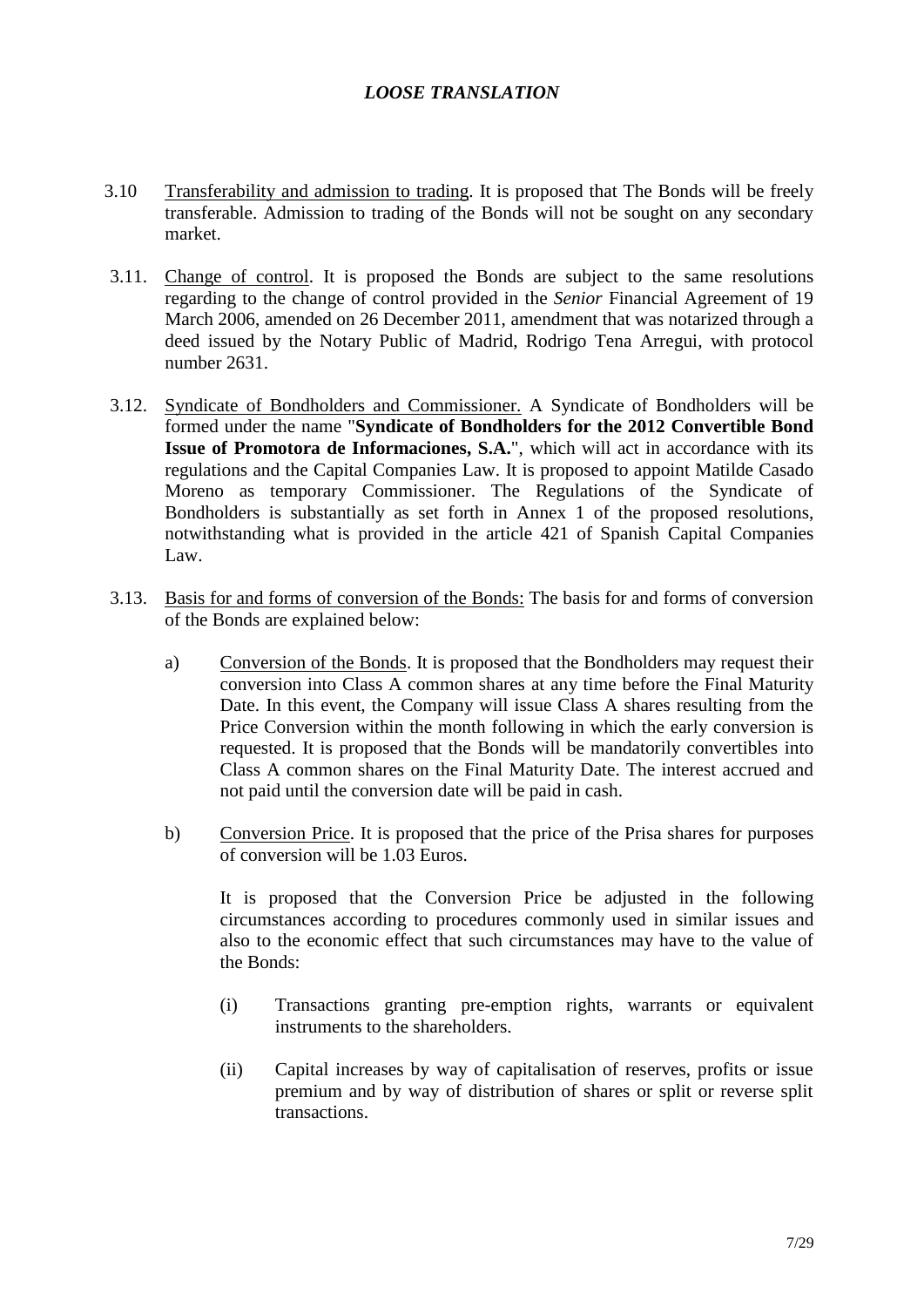- (iii) Capital increases by way of capitalisation of reserves, profits or issue premium through an increase in the par value of the shares.
- (iv) Distribution of reserves or issue premium.
- (v) Award to shareholders of financial asset instruments other than shares.
- (vi) Absorption, merger, spinoff or split-up.
- (vii) Acquisition of own shares at a premium above the market price of the share.
- (viii) A change in the allocation of dividends by way of issuing preferred or non-voting shares or other preferred equity instruments.

In addition, in the case the payment of dividends for Class A shares before the conversion of Bonds, the Conversion Price of the Bonds will be adjusted likewise taking into account the amount paid.

Likewise, in the event that, from 5 June 2012 and until the Final Maturity Date, the Company issues or undertakes to issue Class A shares, or securities or bonds convertible into Class A Shares, to be subscribed for by means of contributions in cash (including debt capitalization), at an issue price below the Conversion Price applicable from time to time, such Conversion Price is automatically adjusted to the issue price of the new Class A shares, or the conversion price of the securities or bonds, as the case may be.

For the purposes of this provision, Prisa shall be deemed to have undertaken such issuance when it is either approved by the company´s shareholders meeting or by its board of directors, or it is committed by any other person with capacity to bind Prisa, and such resolution or binding commitment incorporates such lower price or the parameters to determine it.

On the other hand, it is proposed that in no case will there be an adjustment of the Conversion Price as a result of the issue of Class A common shares upon the Conversion of Class B shares into Class A shares, according to the conditions established in the Prisa's Bylaws at the date of adoption of this resolution.

Likewise, there will be no adjustment of the Conversion Price as a result of the payment of the dividend of Class B shares currently in circulation, in Class A common shares, in cash, or a combination of both, provided that the issue ratio of the Class A common shares is not a discount to Conversion Price applicable at any time over 5%.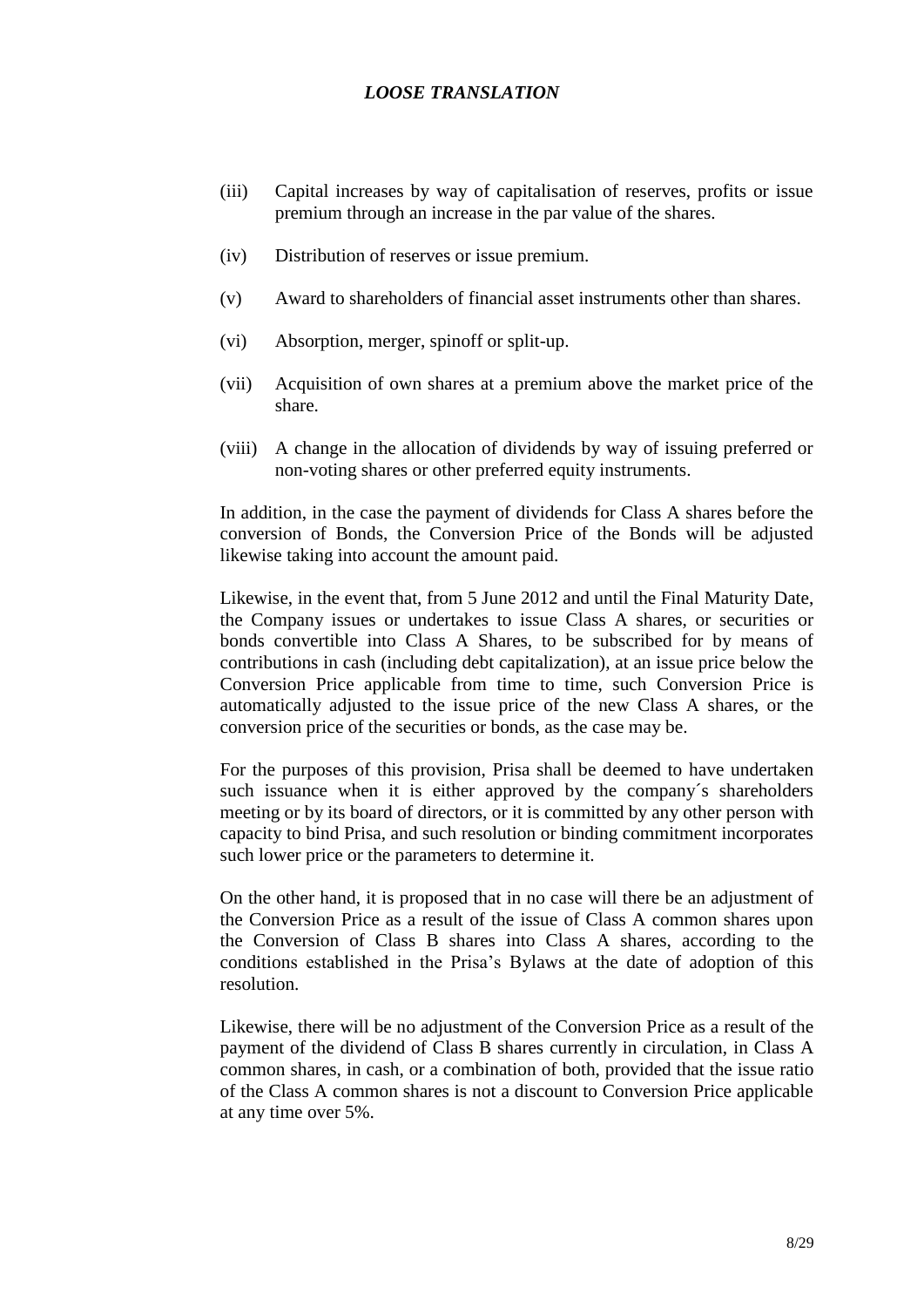For clarification purposes, it will not be applicable the adjust neither in relation to the resolutions adopted in the General Meeting of Shareholders.

c) Conversion Rate. It is proposed that the number of Class A common shares that will be delivered to the Bondholders will be determined by dividing the face amount of the corresponding Bonds by the Conversion Price in effect on the pertinent conversion date. Thus, the initial conversion rate will be 97,087.37 Class A shares per Bond and the amount of capital that initially would be necessary to cover conversion of all of the Bonds, assuming that all are converted into new Class A shares, is 434,00,000 Euros including face value and share premium.

It is noted that no important changes have occur after the closing of the Company's consolidated annual accounts for the business year finished 31 December 2011.

Finally, it is noted that, in accordance with the provisions of articles 414.2 and 417.2.b), the Madrid Commercial Registry has been asked to appoint an auditor other than the Prisa's auditor, to issue a report by an auditor other than the Company's auditor in which, on the basis of this report, an opinion is expressed related to the matters stated in the aforesaid rules.

The Madrid Commercial Registry appointed KPMG Auditores, S.L. as the auditor responsible for preparation of the aforesaid report. This document will be provided to the aforesaid auditor in order for it to issue its required opinion, which together herewith will be made available to the shareholders upon the publication of the addendum to the General Meeting.

## **4. REPORT FOR PURPOSES OF ARTICLE 417.2.a) OF THE CAPITAL COMPANIES LAW**

The Issue will be addressed exclusively to the Investor and those credit entities that have agreed to subscribe the Bonds and, thus, convert the credits they hold against the Company to capital. Thus the Issue, as has been agreed with the creditor banks and the Investor, is not compatible with a transaction in which the pre-emption right of the shareholders is maintained.

Therefore, the exclusion of pre-emption rights that is proposed is appropriate and necessary under the current circumstances, because (i) it allows entering into a transaction that is highly favourable from the point of view of the corporate interest, (ii) it is necessary to achieve the end sought, and (iii) there is a relationship of proportionality between the objective sought and the means chosen.

KPMG Auditores, S.L. as the auditor other than the Company's auditor appointed by the Madrid Commercial Registry will issue a Special Report which will contain a technical opinion regarding the reasonableness of the information contained in this report, and regarding the appropriateness of the conversion ratio.

Based on all of the foregoing, it is believed that the Issue referred to in this Report is fully justified by reasons in the corporate interest. Thus, given the fact that the structuring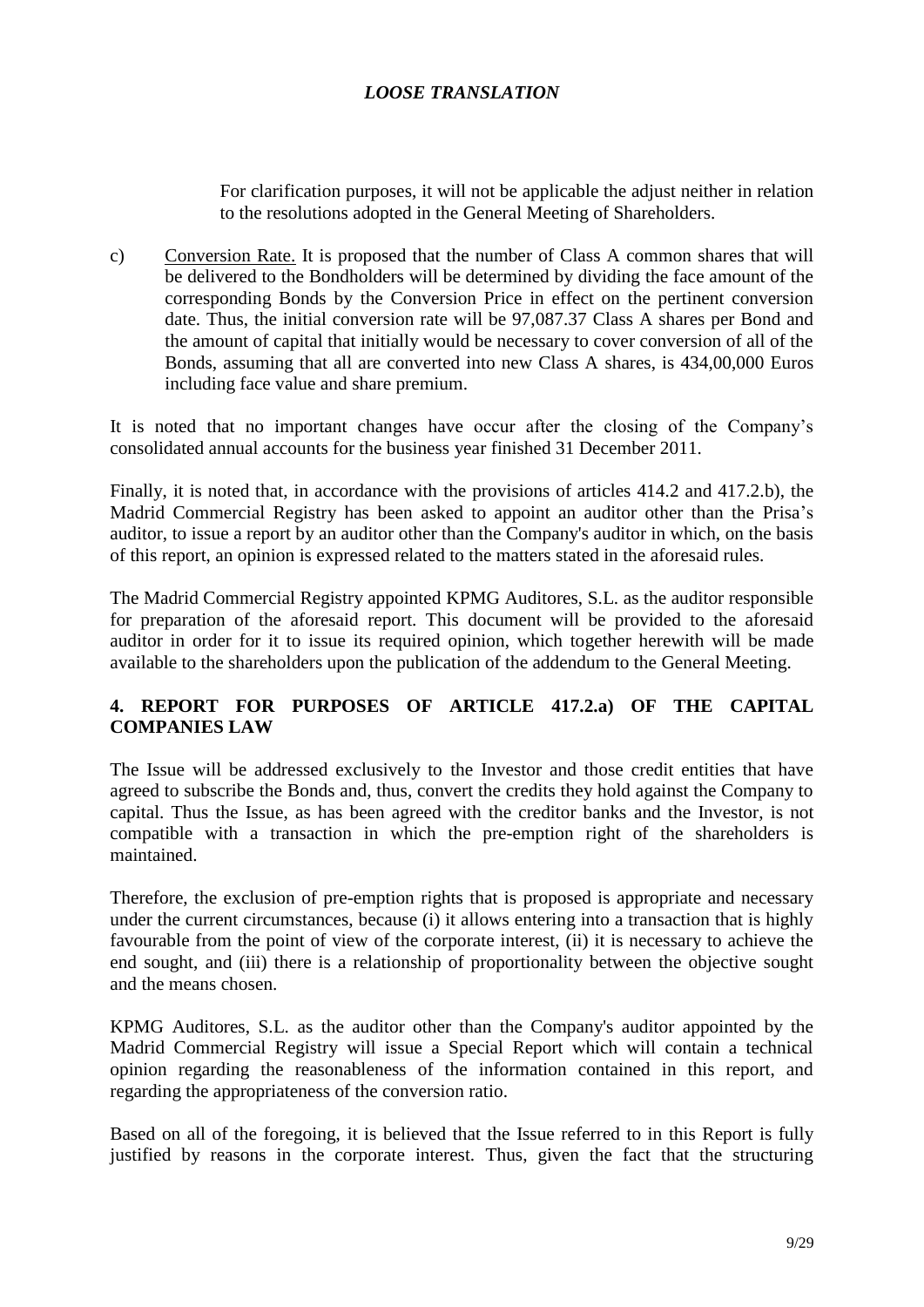characteristics of the proposed transaction imply the impossibility of maintaining the preemption right of the shareholders, it is proposed to adopt the Issue resolution covered by this report with exclusion of the pre-emption right, in the belief, as has been stated and explained, that the Prisa corporate interest so requires.

#### **5. REPORT OF THE BOARD OF DIRECTORS FOR PURPOSES OF ARTICLE 286 OF THE CAPITAL COMPANIES LAW**

In order to cover conversion of the Bonds, it is proposed that the Ordinary General Meeting of Shareholders approve an increase of the capital of the Company in the amount necessary to cover conversion of the Bonds.

In accordance with the provisions of the preceding sections, unless there is any dilution event between the date of issue of the Bonds and the Final Maturity Date, 421,359,223 new Class A common shares will be issued, at par value (0.10 Euros per share), plus an issue premium of 0.93 Euros per share, with capital being increased by a total amount of 434,000,000 Euros, with total issue premium of 391,864,077.39 Euros.

The aforesaid capital increase will be implemented by the Board of Directors or, in the event of delegation, by any of its members, the Delegated Committee, the President and the Chief Executive Officer on the Final Maturity Date. Consistently with the foregoing, it is proposed that the General Meeting delegate the implementation of the capital increase resolution necessary to cover conversion of the Bonds on the Final Maturity Date or on the early conversion date to the Board of Directors (under article 297.1.a) of the Capital Companies Law) with express authority to subdelegate. In addition, it is proposed to delegate the amendment of the text of article 6 of the bylaws to adapt it to the new capital figure resulting from implementation of the capital increase to cover conversion of the Bonds to the Board of Directors, with express authority to subdelegate.

## **6. REPORT FOR PURPOSES OF ARTICLE 301 OF THE CAPITAL COMPANIES LAW IN RELATION TO THE TRANCHE A OF THE ISSUE**

The credits susceptible of exchange to subscribe the Bonds included in the Tranche A of the Issue, the approval of which is proposed, are those referred to below, expressly indicating the creditors, the amounts and the dates granted, as this information appears in the company's accounting:

#### **6.1. Nature of the credits to be exchanged, identity of the subscribers, number of bonds to be issued**

a) Credits to be exchanged

The Bonds included in the Tranche A of the Issue may be paid for and subscribed by exchange of the following credits: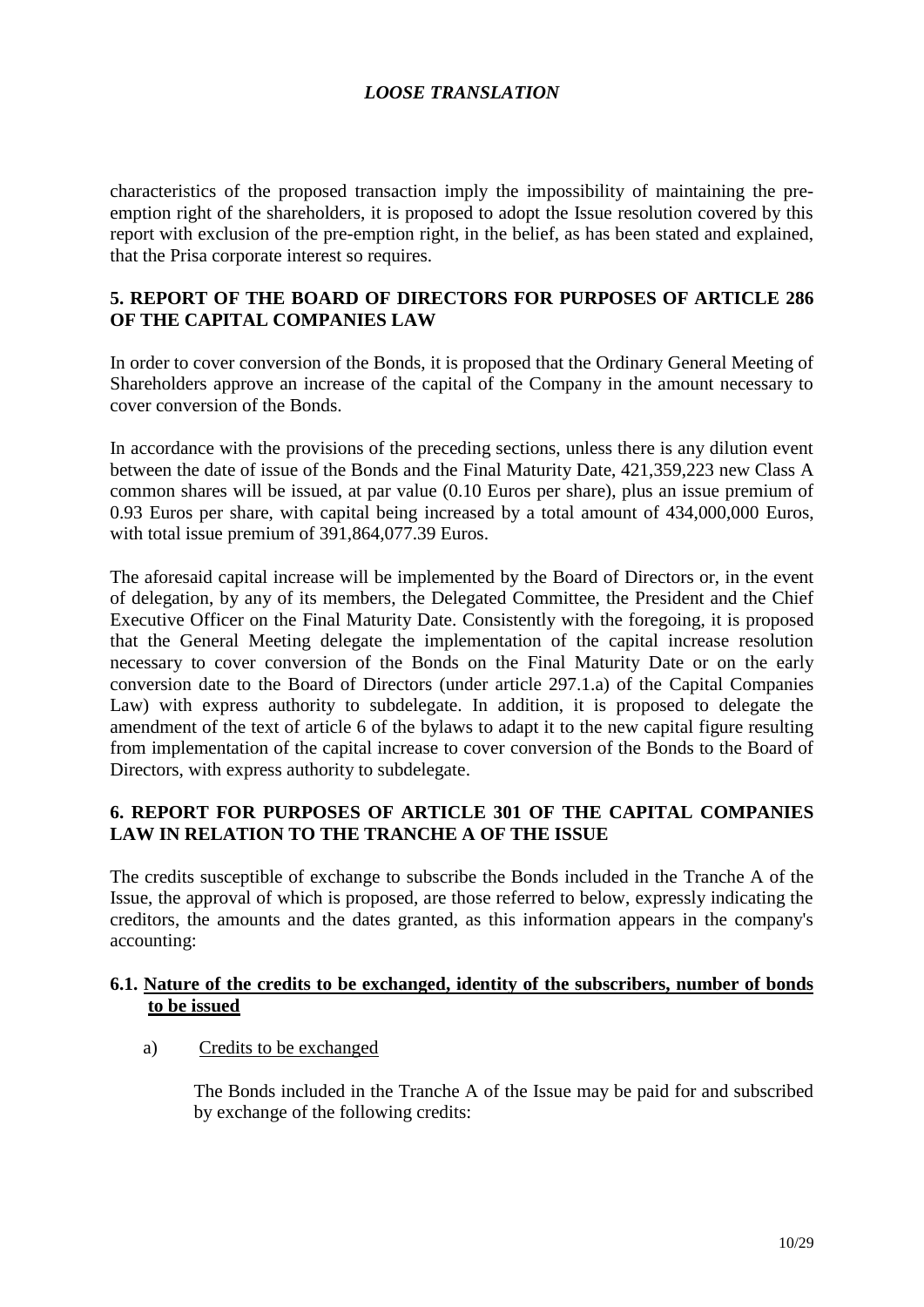- $\triangleright$  Syndicated credit facility, by exchange, whether it is total or partial, of the net, past-due and claimable credit that a syndicate of accrediting entities, acting HSBC as agent, lent to the Company on 19 May 2006 for an amount of 1.600.000.000 euros (after, increased to 2.050.000.000 Euros).
- $\triangleright$  Bridging credit facility, by exchange, whether it is total or partial, of the net, pastdue and claimable credit that a syndicate of accrediting entities, acting HSBC as agent, lent to the Company on 20 December 2007 for an amount of 4.230.000.000.
- $\triangleright$  Subordinated credit facility, by exchange, whether it is total or partial, of the net, past-due and claimable credit that HSBC lent to the Company on 20 December 2007 for an amount of 200.000.000.
- $\triangleright$  Bilateral credit policy, by exchange, whether it is total or partial, of the net, pastdue and claimable credit that Banco Bilbao Vizcaya Argentaria , S.A. lent to the Company on 29 July 2002 for an amount of 20.000.000 Euros.
- $\triangleright$  Bilateral credit policy, by exchange, whether it is total or partial, of the net, pastdue and claimable credit that CaixaBank, S.A. (before Caixa D'Estalvis i Pensions de Barcelona) lent to the Company on 1 June 2009 for an amount of 25.000.000 Euros.
- $\triangleright$  Bilateral credit policy, by exchange, whether it is total or partial, of the net, pastdue and claimable credit that Banco Santander, S.A lent to the Company on 27 November 2008 for an amount of 20.000.000 Euros.
- $\triangleright$  Bilateral credit policy, by exchange, whether it is total or partial, of the net, pastdue and claimable credit that Banco Español de Crédito, S.A. lent to the Company on 17 October 2002 for an amount of 25.000.000 Euros.
- $\triangleright$  Bilateral credit policy, by exchange, whether it is total or partial, of the net, pastdue and claimable credit that Bankia, S.A. (before Caja de Ahorros y Monte de Piedad de Madrid) lent to the Company on 7 October 2002 for an amount of 25.000.000 Euros.
- $\triangleright$  Bilateral credit policy, by exchange, whether it is total or partial, of the net, pastdue and claimable credit that Banco Sabadell, S.A. lent to the Company on 1 June 2007 for an amount of 15.000.000 Euros.
- $\triangleright$  Bilateral credit policy, by exchange, whether it is total or partial, of the net, pastdue and claimable credit that Bankinter, S.A. lent to the Company on 21 November 2002 for an amount of 15.000.000 Euros.

#### b) Identity of subscribers of the bonds and number of bonds to be issued

The Bonds included in the Tranche A of the Issue may be exclusively subscribed by the following creditor financial institutions or any other creditor financial institution which is a lender under any of the credits described above ("**Creditor Institutions**"):

- Alie Street Investments 12 Limited.
- Banca March, S.A.
- Banco Bilbao Vizcaya Argentaria, S.A.
- Kutxabank, S.A.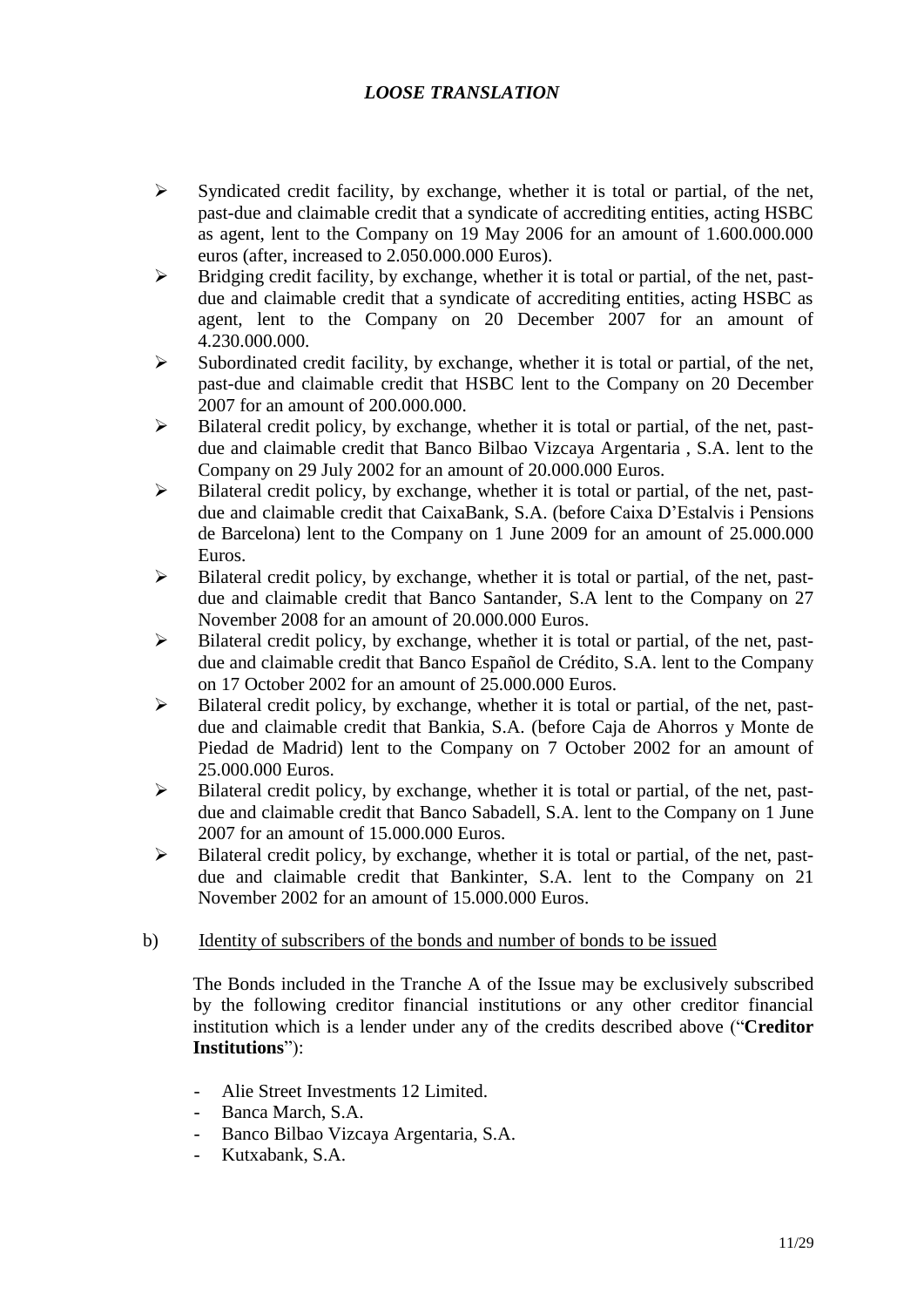- Banca Monte dei Paschi di Siena SPA, Sucursal en Londres.
- Banco BPI, S.A. Sucursal en España.
- Banco Caixa Geral, S.A.
- Banco Cooperativo Español, S.A.
- Banco de Sabadell, S.A.
- Banco Español de Crédito, S.A.
- Banco Espirito Santo, S.A., Sucursal en España.
- Bank of America Securities.
- Banco Itaú BBA International, S.A. London Branch.
- Banco Pastor, S.A.
- Banco Popular Español, S.A.
- Banco Santander, S.A.,
- Bank Audi Saradar France.
- Bankia, S.A.
- Bankinter, S.A.
- Bankoa, S.A.
- BNP Paribas, Sucursal en España.
- Caixa Banco de Investimento Sucursal Financiera Exterior
- Caixabank, S.A.
- Citibank International, plc, Sucursal en España
- Crédit Agricole corporate and Investment Bank, Sucursal en España.
- Commerzbank Aktiengesellschaft, Sucursal en España.
- Coöperative Centrale Raiffeisen-Boerenleenbank, B.A., Sucursal en España.
- Fortis Bank, S.A., Sucursal en España.
- Ibercaja Banco, S.A.U.
- Instituto de Crédito Oficial
- Liberbank, S.A.
- Banco Grupo Cajatres, S.A.
- NCG Banco, S.A.
- Société Général, S.A.
- The Royal Bank of Scotland plc
- HSBC Bank plc
- HSBC Bank plc, Sucursal en España.
- Natixis, Sucursal en España.

The subscription of the Bonds has been offered to all the Creditor Institutions. Nonetheless, the Company has received from HSBC, CaixaBank, .S.A and Banco Santnader, S.A. commitments to subscribe the Bonds for the entire amount of the Issue subject to the conditions provided in Section 3.6. above.

In the event of approval of the Issue by the General Shareholders Meeting of the Company, the credits susceptible of exchange that are listed in this section will meet the requirements established, by analogy, in article 301 of the Capital Companies Law and, therefore, will be suitable for capitalisation on the date of implementation of the Issue.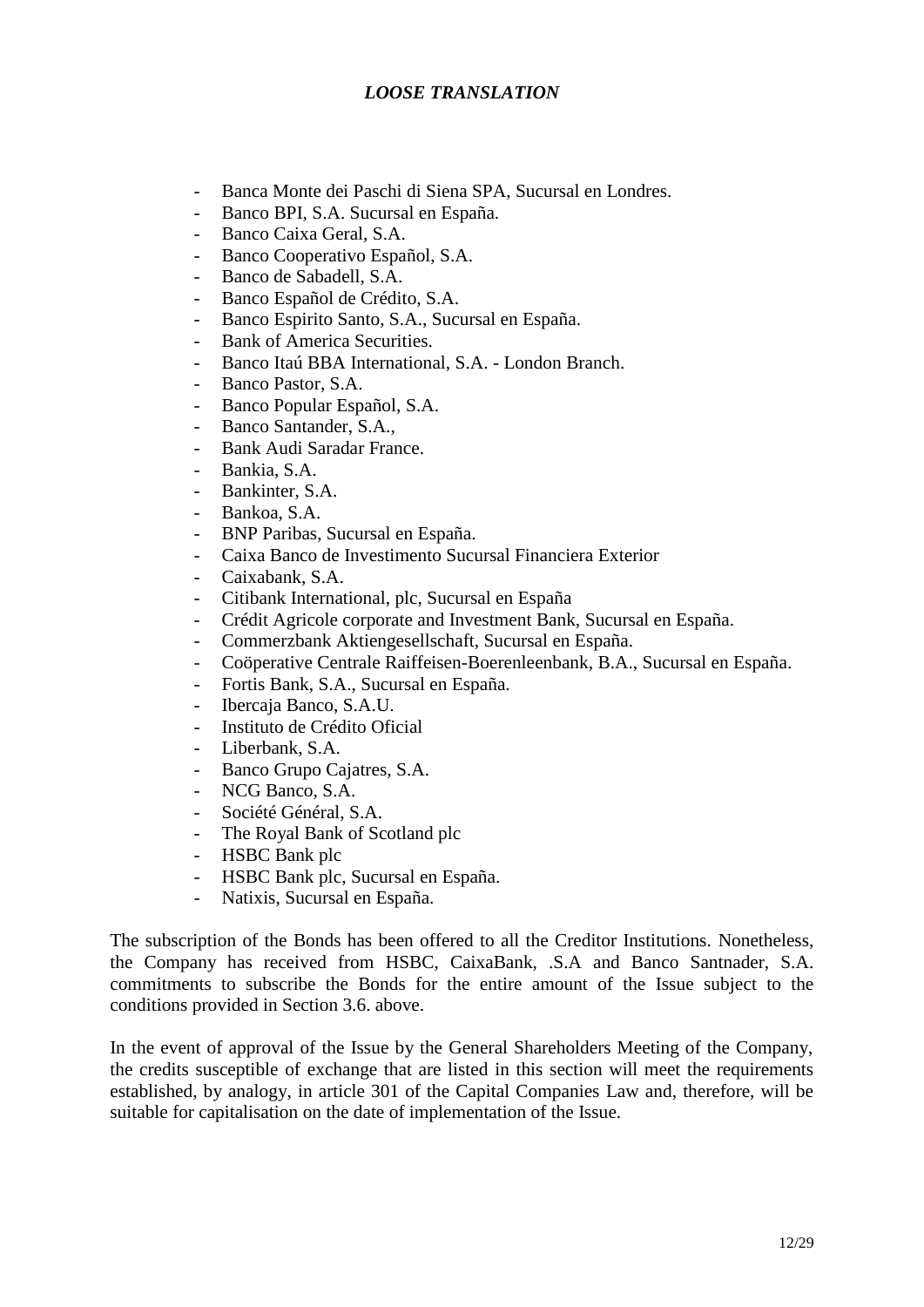#### **6.2. Certification of the Company's auditor for purposes of article 301 of the Capital Companies Law**

It has been requested the required certification issued by Deloitte, S.L., in its capacity as the Company's auditor, under the provisions of article 301.3 of the Capital Companies Law. The aforesaid certification, which will be made available to the shareholders together with this Report, must confirm that:

- (i) having reviewed the company's accounting, the information set forth in this Report regarding the credits susceptible of exchange is accurate; and
- (ii) in accordance with the exchange commitments received from the holders of the credits specified in Section 6.1 above, these credits will satisfy the requirements established in article 301 of the Capital Companies Law for credits capitalisation at the time of approval by the General Meeting of the proposed resolution covered by this Report and, therefore, on the date of execution of the public deed documenting the Issue.

Also, for the execution of the public deed documenting implementation of the Issue, it is contemplated that Deloitte, S.L., in its capacity as the Company's auditor, will issue a new certification to the effect that the full amount of the credits subject to exchange is net, due and payable at that date, and confirming that the maturities of the remaining amounts are not more than five years.

#### **7. CONDITION PRECEDENT**

The effectiveness of the resolution proposed to the General Shareholders Meeting covered by this Report will be subject to the condition precedent that the resolutions proposed under points Seventh, Eighth and Ninth of the agenda for this Ordinary General Meeting of Shareholders be adopted. Thus, if the General Meeting does not adopt each and every one of the aforesaid resolutions, this resolution will be of no legal effect whatever.

#### **8. SEPARATE VOTING**

Given its relationship to the Seventh resolution on the Agenda, and in accordance with the requirements imposed for adoption of that resolution under the provisions of articles 103 and 293 of the Capital Companies Law, this proposed resolution also will be submitted for separate voting by the holders of Class A shares, and the holders of Class B shares.

In both cases a qualified attendance quorum will be required (50% on first call and 25% on second call), and the resolution must be approved by a favourable qualified majority of 75% of the shares present or represented (on first or second call), as contemplated in article 15 bis of the Regulations.

## **9. DELEGATION OF AUTHORITY**

It is proposed to authorise the Board of Directors, with express authority to subdelegate in the Delegate Commission, the President and the Chief Executive Officer, to freely determine and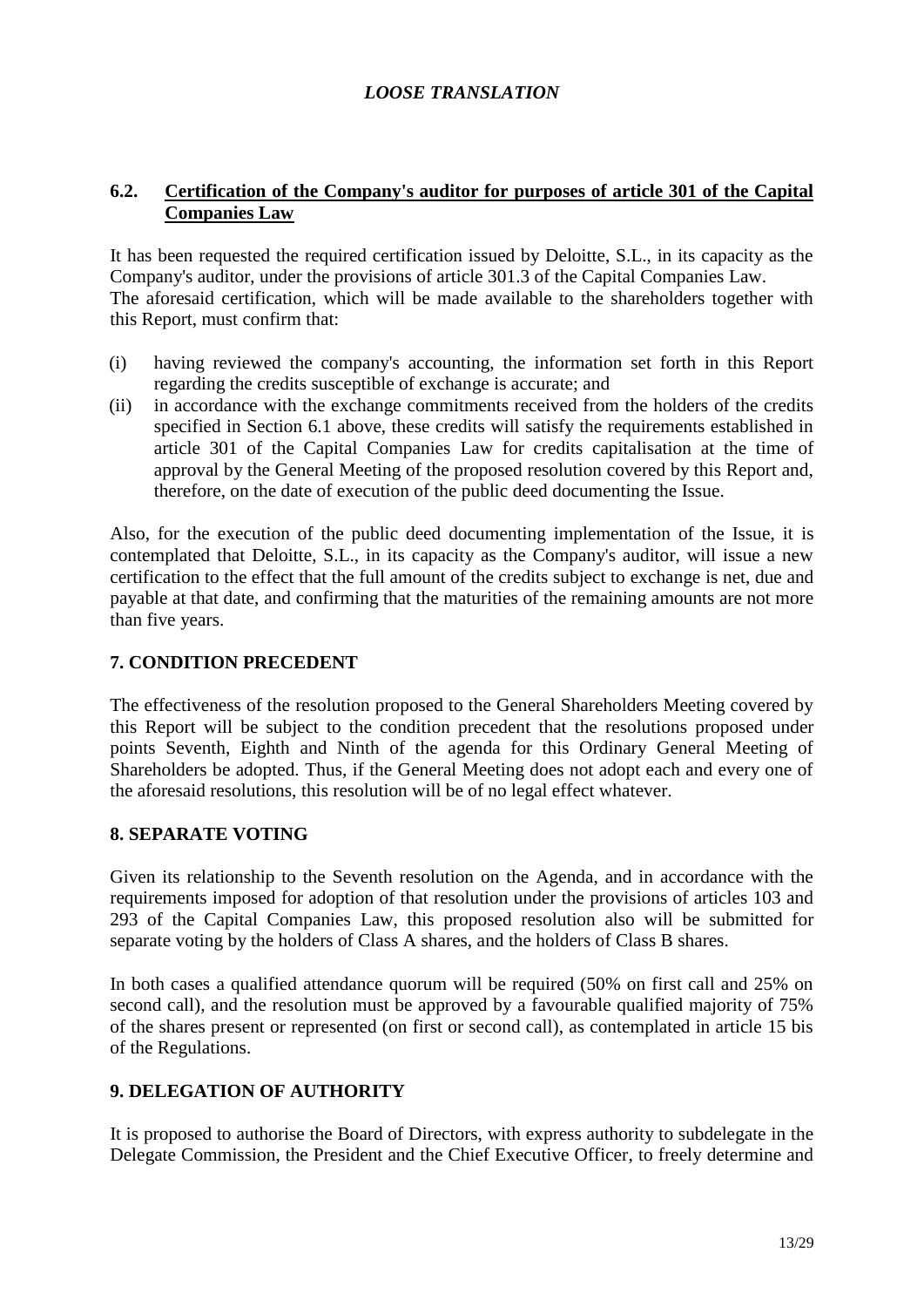confirm if condition precedent to which this resolution is subject has been fulfilled and to set any other condition of the Issue, agree with the Creditor Institutions and the Investor on the final terms and conditions of the Bonds, adapt, if applicable, the Regulations of the Syndicate of Bondholders, implement the capital increase resolution of the Company by issuing and placing in circulation, on one or more occasions, the shares representatives thereof that are necessary to carry out the conversion of the Bonds, and to redraft the article of the regulations related to capital, leaving the part of that capital increase that is not necessary for the conversion into Class A shares with no effect, and to apply for admission to trading of the Class A shares so issued on the Madrid, Barcelona, Valencia and Bilbao Stock Exchanges, through the Exchange Interconnection System (Continuous Market), and take such other actions as are set forth in the resolution covered by this Report.

#### **10. PROPOSED RESOLUTION TO BE SUBMITTED TO GENERAL MEETING**

Based on all of the foregoing, on the request of the Applicant Shareholder, the following proposal is presented to the General Shareholders' Meeting under point Tenth of the Agenda:

*"Issuance of mandatory convertible bonds with exclusion of pre-emption rights. Subscription by exchange of loans and cash contribution. Capital increase for the conversion.*

#### *1. Issue of bonds mandatorily convertible into Class A shares*

*It is resolved to issue bonds mandatorily convertible into newly-issued Class A common shares of the Company to be carried out in two tranches (the "Bonds" and the "Issue") in accordance with the terms and conditions and subject to the bases for and forms of conversion indicated below.*

#### 1.1 *Issue*

*The Issue will be carried out in two tranches.*

- *(a) Amount of the Tranche A of the Issue. The amount of the Tranche A of the Issue amounts to 334,000,000 Euros. This tranche is aimed to the creditor institutions as defined below.*
- *(b) Amount of the Tranche B of the Issue. The amount of the Tranche B of the Issue amounts to 100.000.000 Euros. This tranche is aimed to the investor as defined below.*

*It is noted that, in accordance with the provisions of article 510 of the Capital Companies Law, the limit set forth in article 405 of the Capital Companies Law does not apply.*

1.2 *Subscription and payment*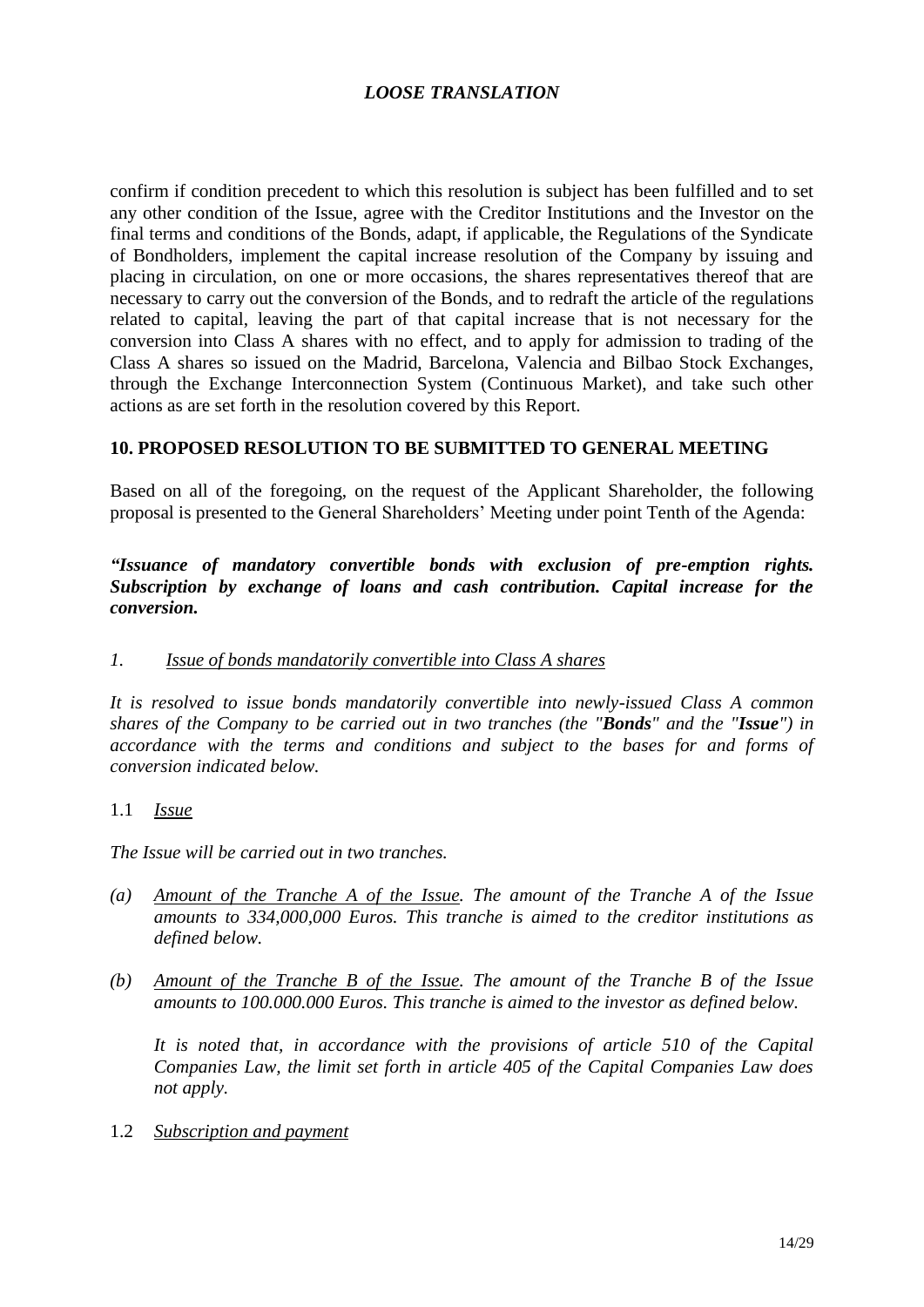- *(a) Subscription and payment of the Tranche A of the Issue: the following creditor financial institutions (the "Creditor Institutions") will be exclusively entitled to subscribe the Bonds included in the Tranche A of the Issue or any other creditor financial institution which is a lender under any of the credits described below at the time of issue:*
	- *Alie Street Investments 12 Limited.*
	- *Banca March, S.A.*
	- *Banco Bilbao Vizcaya Argentaria, S.A.*
	-
	- *Kutxabank, S.A.*<br> *Kutxabank, S.A.*<br> *Banco BPI, S.A.*<br> *Banco Caixa Ge*<br> *Banco Cooperat*<br> *Ranco Le Sabad*<br> *Ranco Español*<br> *Ranco Espirito S*<br> *Ranco Espirito S*<br> *Ranco Espirito S*<br> *Ranco Espirito S*<br> *Ranco Espiri Banca Monte dei Paschi di Siena SPA, Sucursal en Londres.*
	- *Banco BPI, S.A. Sucursal en España.*
	- *Banco Caixa Geral, S.A.*
	- *Banco Cooperativo Español, S.A.*
	- *Banco de Sabadell, S.A.*
	- *Banco Español de Crédito, S.A.*
	- *Banco Espirito Santo, S.A., Sucursal en España.*
	- *Bank of America Securities.*
	-
	- *Banco Pastor, S.A.*
	- *Banco Popular Español, S.A.*
	- *Banco Santander, S.A.,*
	- *Bank Audi Saradar France.*
	- *Bankia, S.A.*
	- *Bankinter, S.A.*
	- *Bankoa, S.A.*
	- *BNP Paribas, Sucursal en España.*
	- *Caixa Banco de Investimento Sucursal Financiera Exterior.*
	- *Caixabank, S.A.*
	- *Citibank International, plc, Sucursal en España.*
	- *Crédit Agricole corporate and Investment Bank, Sucursal en España.*
	- *Banco Itaú BBA International, S.A. London Branch*<br> *Banco Pastor, S.A.*<br> *Banco Santander, S.A.*<br> *Bank Audi Saradar France.*<br> *Bankia, S.A.*<br> **Bankia, S.A.**<br> **Bankia, S.A.**<br> **Bankia, S.A.**<br> **BANCE** *Bankia, S.A.*<br> **BA** *Commerzbank Aktiengesellschaft, Sucursal en España.*
	- *Cooperative Centrale Raiffeisen-Boerenleenbank, B.A., Sucursal en España.*
	- *Fortis Bank, S.A., Sucursal en España.*
	- *Ibercaja Banco, S.A.U.*
	- *Instituto de Crédito Oficial.*
	- *Liberbank, S.A.*
	- *Banco Grupo Cajatres, S.A.*
	- *NCG Banco, S.A.*
	- *Société Général, S.A.*
	- *The Royal Bank of Scotland plc.*
	- *HSBC Bank plc.*
	- *HSBC Bank plc, Sucursal en España.*
	- *Natixis, Sucursal en España.*

*The subscription of the Bonds included in the Tranche A of the Issue has been offered to all the Creditor Institutions. Nonetheless, the Company has received from HSBC Bank*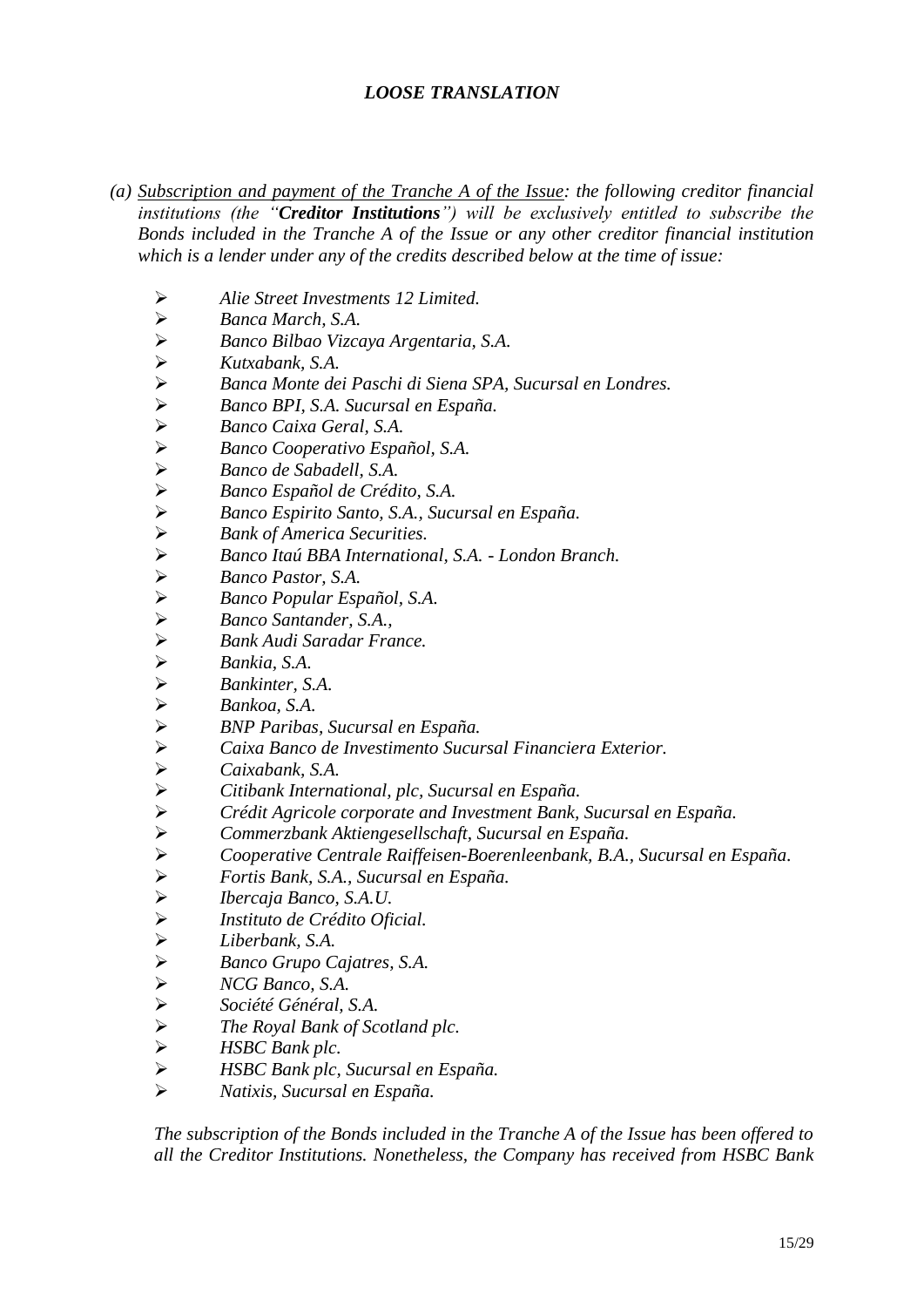*Plc, Office in Spain ("HSBC"), CaixaBank, .S.A and Banco Santander, S.A. commitments to subscribe the Bonds for the entire amount of the Tranche A of the Issue subject to the following conditions:*

- *(i). the authorization of the exchange of the credits of this agreement of Issue of Bonds by the creditor financial institutions of the Company pursuant to the majorities applicable.*
- *(ii).the approval of the agreements included in the Agenda under points Seventh, Eighth and Tenth of this Shareholders General Meeting, as well as the its authorization, if applicable, by the financial creditors of the Company.*
- *(iii). compliance with all the conditions for the subscription of the Bonds provided in the "Indicative mandatory convertible term sheet", including the issue and subscription in full and simustaneously of Tranche A and Tranche B.*

*Subscription of Bonds included in the Tranche A of the Issue will occur on the date the mentioned conditions are met and the deed regarding the Issue is executed which will be registered with the Commercial Registry and the relevant notice in the Madrid Commercial Registry Gazette (Boletín Oficial del Registro Mercantil) has been published ("Closing Date").*

*The Creditor Institutions may pay for and subscribe the Bonds by exchange of the following loans:* 

- *Syndicated credit facility, by exchange, whether it is total or partial, of the net, past-due and claimable credit that a syndicate of accrediting entities, acting HSBC as agent, lent to the Company on 19 May 2006 for an amount of 1,600,00,000 Euros (after, increased to 2,050,000,000 Euros).*
- *Bridging credit facility, by exchange, whether it is total or partial, of the net, pastdue and claimable credit that a syndicate of accrediting entities, acting HSBC as agent, lent to the Company on 20 December 2007 for an amount of 4,230,000,000 Euros.*
- *Subordinated credit facility, by exchange, whether it is total or partial, of the net, past-due and claimable credit that HSBC lent to the Company on 20 December 2007 for an amount of 200,000,000 Euros.*
- *Bilateral credit policy, by exchange, whether it is total or partial, of the net, pastdue and claimable credit that Banco Bilbao Vizcaya Argentaria , S.A. lent to the Company on 29 July 2002 for an amount of 20,000,000 Euros.*
- *Bilateral credit policy, by exchange, whether it is total or partial, of the net, pastdue and claimable credit that CaixaBank, S.A. (before Caixa D'Estalvis i Pensions de Barcelona) lent to the Company on 1 June 2009 for an amount of 25,000,000 Euros.*
- *Bilateral credit policy, by exchange, whether it is total or partial, of the net, pastdue and claimable credit that Banco Santander, S.A lent to the Company on 27 November 2008 for an amount of 20,000,000 Euros.*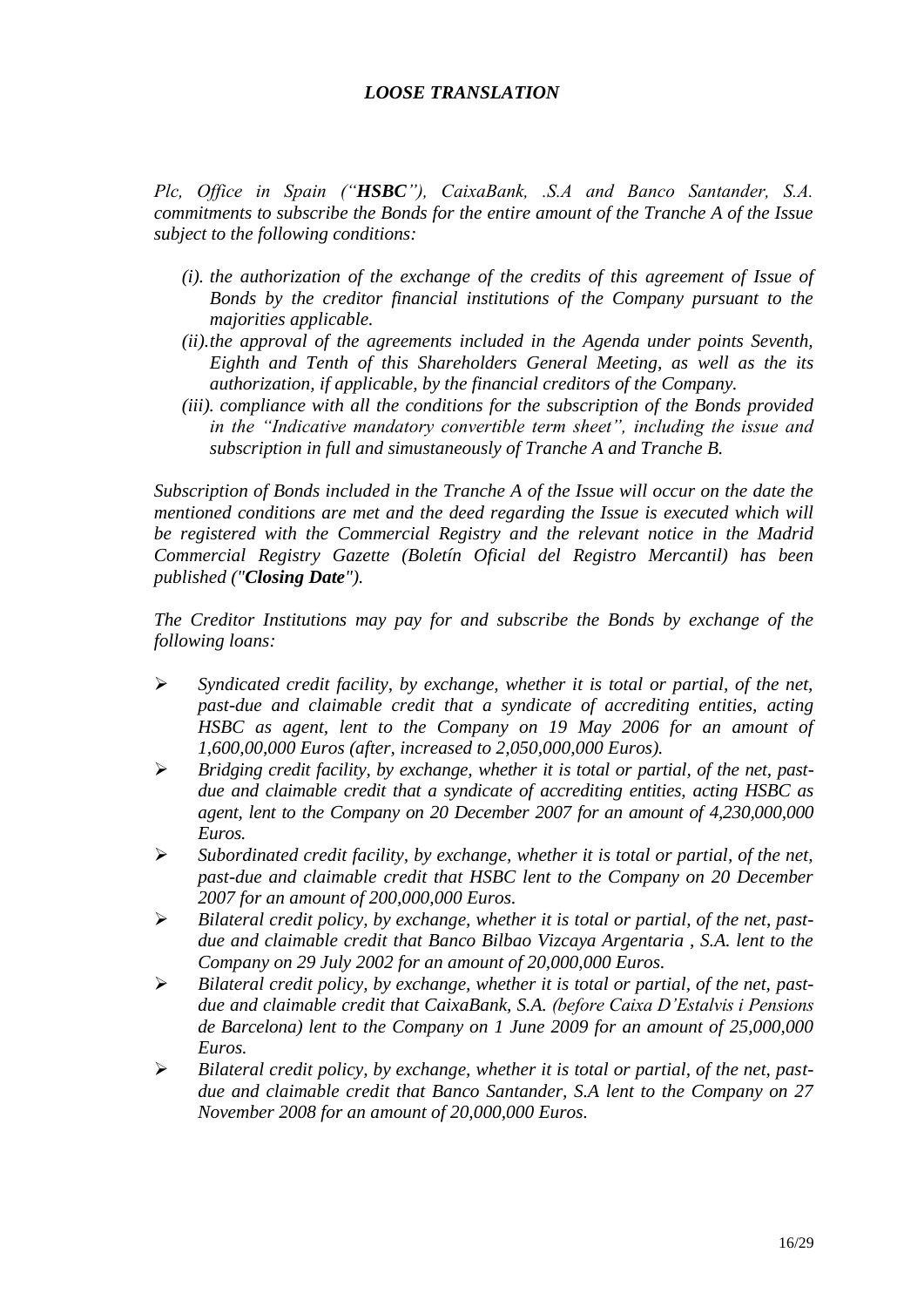- *Bilateral credit policy, by exchange, whether it is total or partial, of the net, pastdue and claimable credit that Banco Español de Crédito, S.A. lent to the Company on 17 October 2002 for an amount of 25,000,000 Euros.*
- *Bilateral credit policy, by exchange, whether it is total or partial, of the net, pastdue and claimable credit that Bankia, S.A. (before Caja de Ahorros y Monte de Piedad de Madrid) lent to the Company on 7 October 2002 for an amount of 25,000,000 Euros.*
- *Bilateral credit policy, by exchange, whether it is total or partial, of the net, pastdue and claimable credit that Banco Sabadell, S.A. lent to the Company on 1 June 2007 for an amount of 15,000,000 Euros.*
- *Bilateral credit policy, by exchange, whether it is total or partial, of the net, pastdue and claimable credit that Bankinter, S.A.. lent to the Company on 21 November 2002 for an amount of 15,000,000 Euros.*

*The amount of the Tranche A will be distributed by the Company among the Creditor Institutions which decide to subscribe the Bonds by means of exchange of the credits mentioned above.* 

*These credits, in the amounts their holders agree to use for subscription, will satisfy in the moment of their exchange the requirements established in article 301 of the Capital Companies Law, as shown on the report prepared by the Board of Directors at the request of Promotora de Publicaciones, S.L. (hereinafter, "Applicant Shareholder"), whom requested the inclusion of this proposed resolution as a point of the agenda of the Ordinary Shareholders Meeting (scheduled for the next 29 June on first call and for the 30 June on second call) through a request of addendum pursuant to article 519 of the Capital Companies Law. The compliance with the requirement of the article 301 for the capitalisation of credits has been confirmed by the certificate issued in the form of a special report on 13 June 2012 by the Company's auditor, Deloitte, S.L., a Spanish entity with registered office at Pablo Ruiz Picaso 1, Torre Picaso, 28020, with tax identification number (NIF) number B-79104469.*

*The report made by the Board of Directors has been issued at the request of the Aplicant Shareholder and in compliance with the provisions of both article 286 of the Capital Companies Law, regarding proposals for amendments of the regulations, and, by way of analogy, article 301 for capital increases by way of capitalization of credits.*

*(b) Subscription and payment of the Tranche B of the Issue: the Bonds included in the Tranche B of the Issue will be subscribed and paid in cash by Telefónica, S.A. (or other Company of the group of Telefónica) (the "Investor") on the Closing Date.*

*The Company has received from the Investor the commitment to subscribe the Bonds for the total amount of the Tranche B of the Issue, subjet to the same terms and conditions as the commitment of subscription of Tranche A.*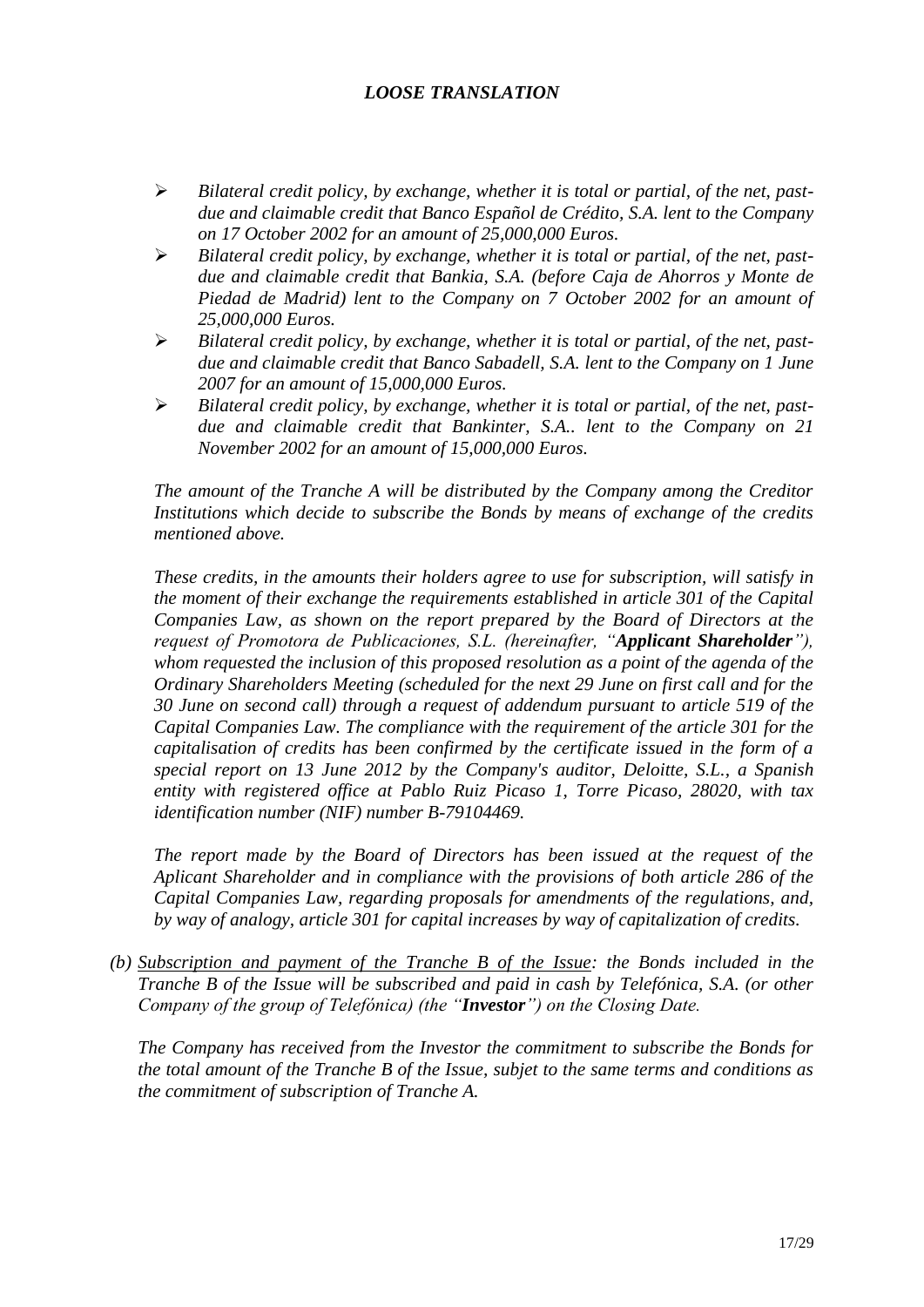*Notwithstanding, it is provided the uncomplet subscription of both tranches. Consequently, the Issue will be limited to the amount corresponding with the face value of the bonds effectively subscribed and paid by the investors, having no effects for the rest.*

- 1.3 *Issue price, face value and representation: The Bonds are issued at par, are in registered form, and have a unit face value of 100,000 Euros. The Bonds are of a single series and will be represented by registered certificates.*
- 1.4 *Interest rate. The Bonds accrue monthly interest from their issue by reference to the face amount and payable at the end of each year equal to Euribor + 415 basic points, which corresponds to the current interest rate payable under the subordinated lending agreement executed by the Company and HSBC Bank Plc, Office in Spain on 20 December 2007.*
- 1.5 *Maturity date. The Bonds will have a term of 2 years, for which reason they will mature on the date two years after the Closing Date ("Final Closing Date").*

*When the final maturity date arrives, the Bonds which had not been converted before will be converted mandatorily into Class A common shares.* 

- 1.6 *Conversion. Bases for and forms of conversion*
	- *a) Conversion of the Bonds. The bondholders may request their conversion into Class A shares at any time before the Final Maturity Date. In this case, the Company shall issue Class A shares resulting from the Conversion Price within the month following the request of early conversion. The Bonds shall be mandatorily converted into Class A common shares on the Final Maturity Date. The interest accrued and not paid until the Conversion Date will be paid in cash.*
	- *b) Conversion Price. The price of the Prisa shares for purposes of conversion will be 1.03 Euros.*

*The Conversion Price will be be adjusted in the following circumstances according to market standards and also to the economic effect that such circumstances may have to the value of the Bonds:*

- *Transactions granting pre-emption rights, warrants or equivalent instruments to the shareholders.*
- *Capital increases by way of capitalisation of reserves, profits or issue premium and by way of distribution of shares or split or reverse split transactions.*
- *Capital increases by way of capitalisation of reserves, profits or issue premium through an increase in the par value of the shares.*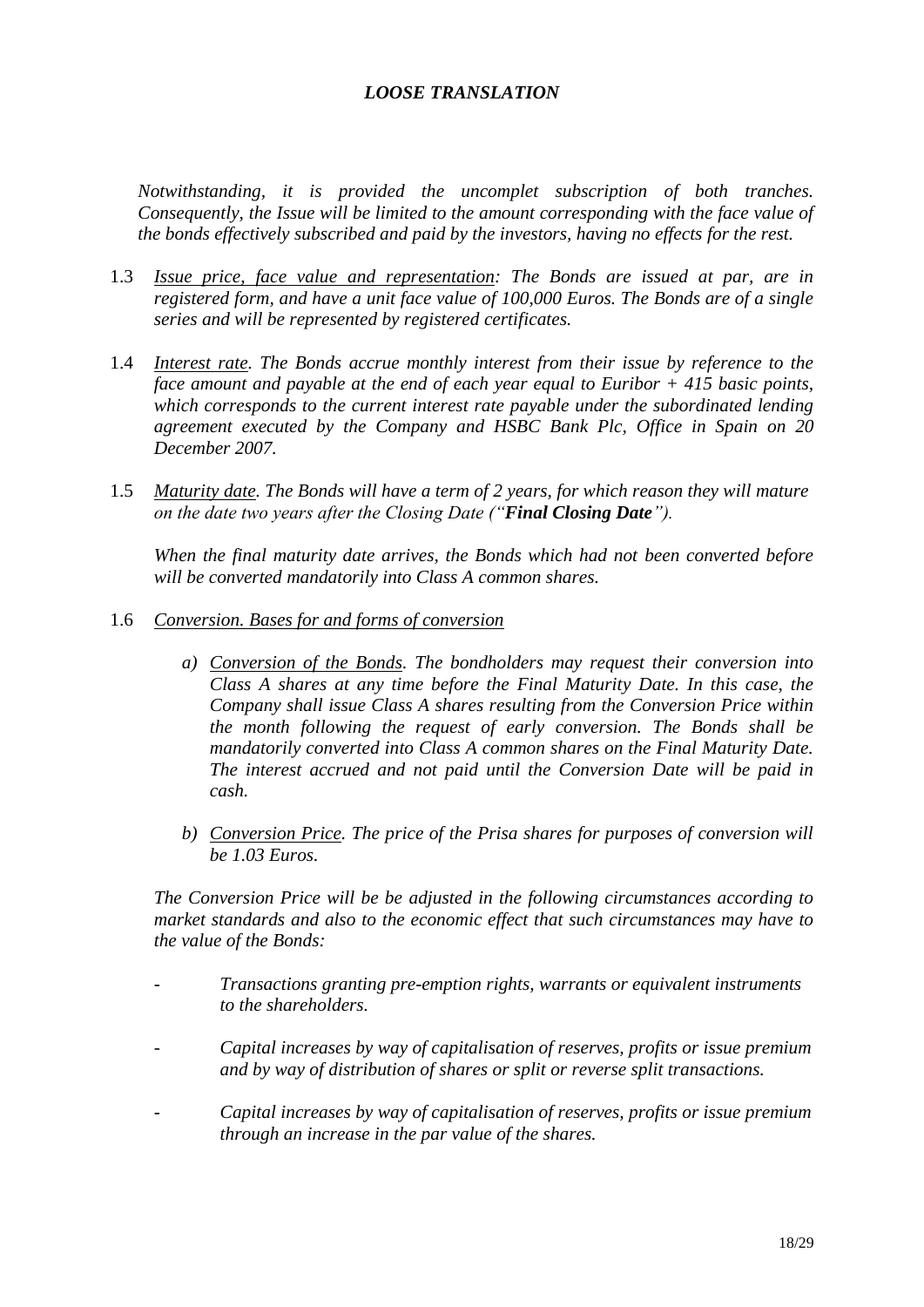- *Distribution of reserves or issue premium.*
- *Award to shareholders of financial asset instruments other than shares.*
- *Absorption, merger, spinoff or split-up.*
- *Acquisition of own shares at a premium above the market price of the share.*
- *A change in the allocation of dividends by way of issuing preferred or nonvoting shares or other preferred equity instruments.*

In addition, in the case the payment of dividends for Class A shares before the *conversion of Bonds takes places, the Conversion Price of the Bonds will be adjusted likewise taking into account the amount paid.*

*Likewise, in the event that, from 5 June 2012 and until the Final Maturity Date, the Company issues or undertakes to issue Class A shares, or securities or bonds convertible into Class A Shares, to be subscribed by means of contributions in cash (including debt capitalization), at an issue price below the Conversion Price applicable from time to time, such Conversion Price will be automatically adjusted to the issue price of the new Class A shares, or the conversion price of the securities or bonds, as the case may be.*

*For the purposes of this provision, Prisa shall be deemed to have undertaken such issue when it is either approved by the company´s shareholders meeting or by its board of directors, or it is committed by any other person with capacity to bind Prisa, and such resolution or binding commitment incorporates such lower price or the parameters to determine it.* 

In no case will there be an adjustment of the Conversion Price as a result of the issue of *Class A common shares upon the Conversion of Class B shares, according to the conditions established in the Prisa's Bylaws at the date of adoption of this resolution.*

*Likewise, there will be no adjustment of the Conversion Price as a result of the payment of the dividend of Class B shares in Class A common shares, in cash, or in the form of a combination of both, provided that the issue ratio of the Class A common shares is not a discount to Conversion Price applicable at any time over the 5%.*

*For clarification purposes, it will not be applicable the adjust neither in relation to the resolutions adopted in the General Meeting of Shareholders.*

*c) Conversion Rate. The number of common Class A shares that will be delivered to the bondholders will be determined by dividing the face amount of the corresponding Bonds by the Conversion Price in the maturity date. Thus, the conversion rate will be 97,087.37 Class A shares per Bond and the amount of capital that would be necessary to cover conversion of all of the Bonds at the*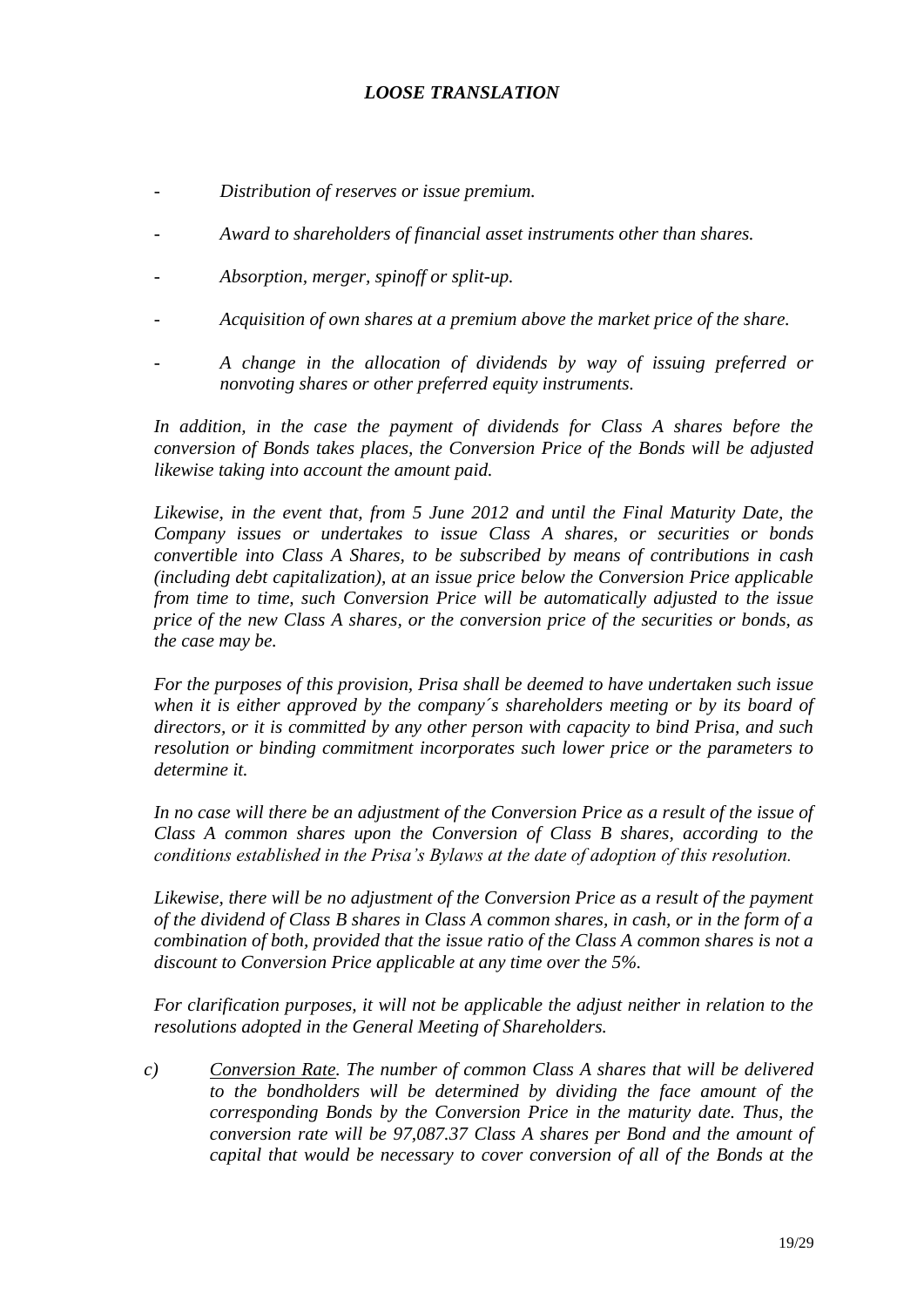*initial moment, assuming that all are converted into new Class A shares at the Conversion Price, is 434,000,000 Euros, including face value and share premium.*

- 1.7 *Other terms and conditions*
- *(a) Security. The Issue is secured by the property of the Company, not being specially secured by any third party guarantee.*
- *(b) Rules governing priority. The Bonds are direct and unconditional obligations, contractually subordinated to the Company's bank syndicated indebtedness, and otherwise unsubordinated and ranking pari-passu and pro-rata, without any preference among them or as regards the other existing or future unsecured and unsubordinated debts of the Company except for, in the case of bankruptcy, those debts that may enjoy a priority as provided in mandatory laws of general application.*
- *(c) Transferability and admission to trading: The Bonds will be freely transferable. Admission to trading of the Bonds will not be sought on any secondary market.*
- *(d) Change of control: The Bonds will be subject to the resolutions regarding the change of control provided in the Senior Financial Agreement of 19 March 2006, amended on 26 December 2011, amedment that was notarized through a deed issued by the Notary Public of Madrid, Rodrigo Tena Aguerri, with protocol number 2631.*
- 1.8 *Syndicate of Bondholders and Commissioner.*

*A Syndicate of Bondholders is formed under the name "Syndicate of Bondholders for the 2012 Convertible Bond Issue of Promotora de Informaciones, S.A.", which will act in accordance with its Regulations and the Capital Companies Law. Matilde Casado Moreno is appointed as temporary Commissioner. The content of the regulations will be substantially as attached to these resolutions as Annex 1, notwithstanding what provided in the article 421 of Spanish Companies Law.*

*2. Resolution to exclude pre-emption rights*

*It is resolved to exclude the pre-emption rights of the Company's shareholders regarding the issue of Bonds, in accordance with article 417 of the Capital Companies Law.*

*Suppression of the pre-emptive rights of shareholders of the Company has been duly explained based on the requirements of the corporate interest and the reasons set forth by the administrators in the corresponding report requested by the Applicant Shareholder and which has been made available to the shareholders from the time of publication of the addendum to the General Meeting. Also, KPMG Auditores, S.L. as an auditor other than the Company's auditor appointed by the Madrid Commercial Registry has issued a Special Report which contains a technical opinion regarding the reasonableness of the information included in this report, as well as the appropriateness of the conversion ratio and, if applicable, the*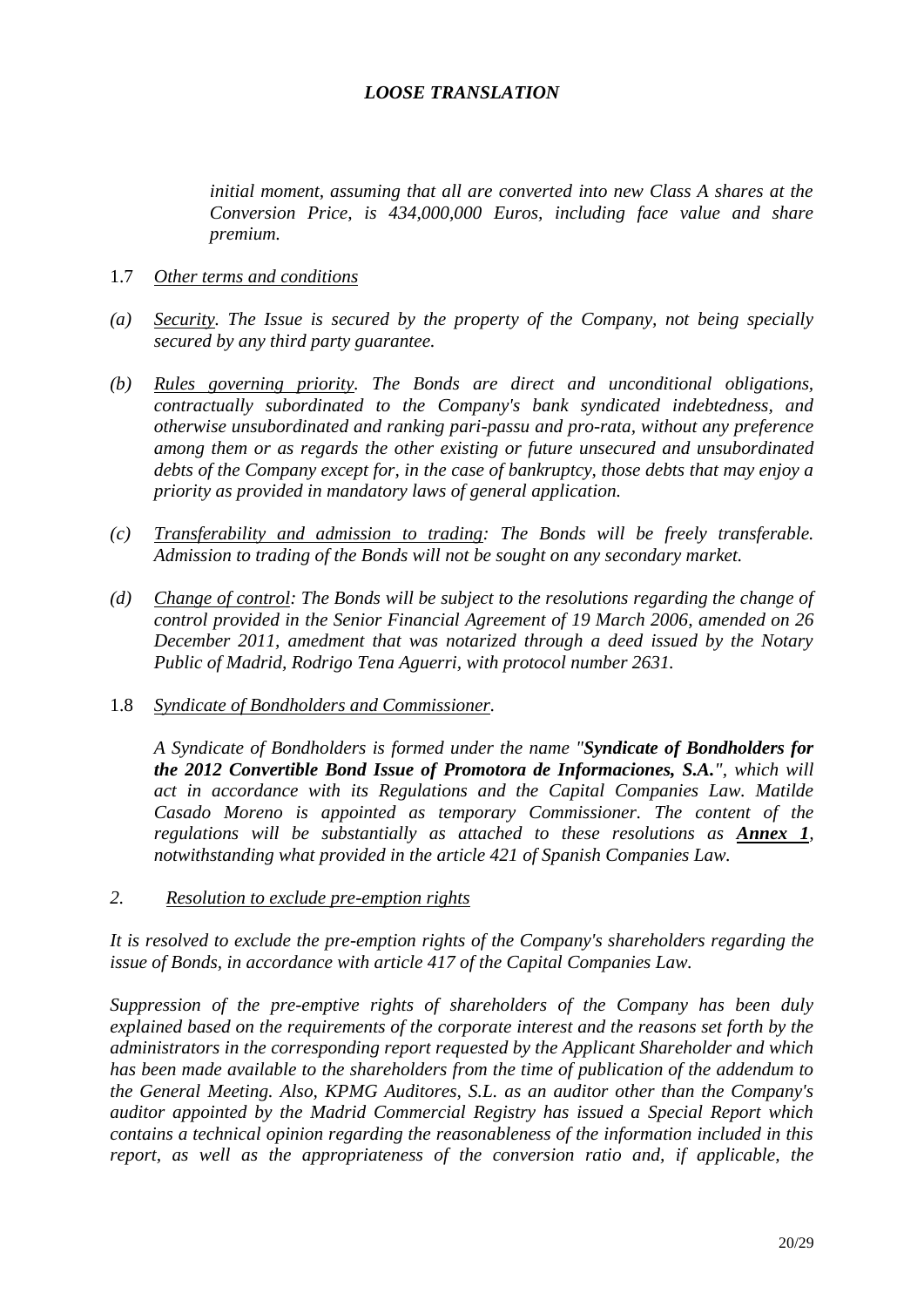*adjustment formulas therefor, to compensate for possible dilution of the economic interests of the shareholders, under the provisions of articles 414, regarding the bases for and forms of conversion, and 417, regarding exclusion of pre-emption rights, of the Capital Companies Law, which also has been made available to the shareholders from the time of the publication of the addendum to the General Meeting. The aforesaid report is attached to these resolutions as Annex 2.*

## *3. Resolution to increase capital as necessary to cover conversion of the Bonds*

*In accordance with the provisions of article 414 of the Capital Companies Law, it is resolved to increase the Company's capital by the amount necessary to cover such conversion of Bonds up to an initially contemplated maximum of 421,359,223 Class A shares, corresponding to the maximum number of Class A shares to be issued by the Company based on the Conversion Price, but subject to such possible changes as may occur as a result of adjustments of the Conversion Price as set forth in this agreement.*

*The aforesaid capital increase will be implemented by the Board of Directors or, in the event of delegation, by any of its members, Delegate Commission, the President and the Chief Executive Officer, by issuing new Class A common shares having the same par value and the same rights as the Class A common shares outstanding on the date of implementation of the corresponding resolution increasing capital. When the Board of Directors so implements this resolution it will redraft the article of the Bylaws related to capital.*

*The final number of new Class A common shares that will be issued upon exercise of the conversion right will be determined by dividing the face amount of the corresponding Bonds by the Conversion Price in effect on the pertinent conversion date.*

In accordance with the provisions of article 304.2. of the Capital Companies Law, the *shareholders of the Company will have no pre-emption right as regards the capital increases resulting from conversion of the Bonds into Class A shares.*

*It is resolved to apply for admission to trading of the newly-issued Class A shares on the Madrid, Barcelona, Bilbao and Valencia stock exchanges through the Exchange Interconnection System (Continuous Market). The Board of Directors is authorised in turn to delegate to the Delegate Commission, the President and the Chief Executive Officer so that any of them, without distinction, may make the corresponding applications, prepare and present all appropriate documents on the terms they deem to be appropriate and take such actions as may be necessary to that end.*

## *4. Reports and Terms and Conditions*

*From the time of the publication of the addendum to the General Meeting the corresponding proposed text of the resolution has been made available to the Company's shareholders, as have, for the purposes contemplated in article 519.1 in relation to the articles 297.1. a), 414 and 417 and 286 of the Capital Companies Law, the explanatory report of the proposed resolution issued by the Board of Directors at the request of the Applicant Shareholder, the*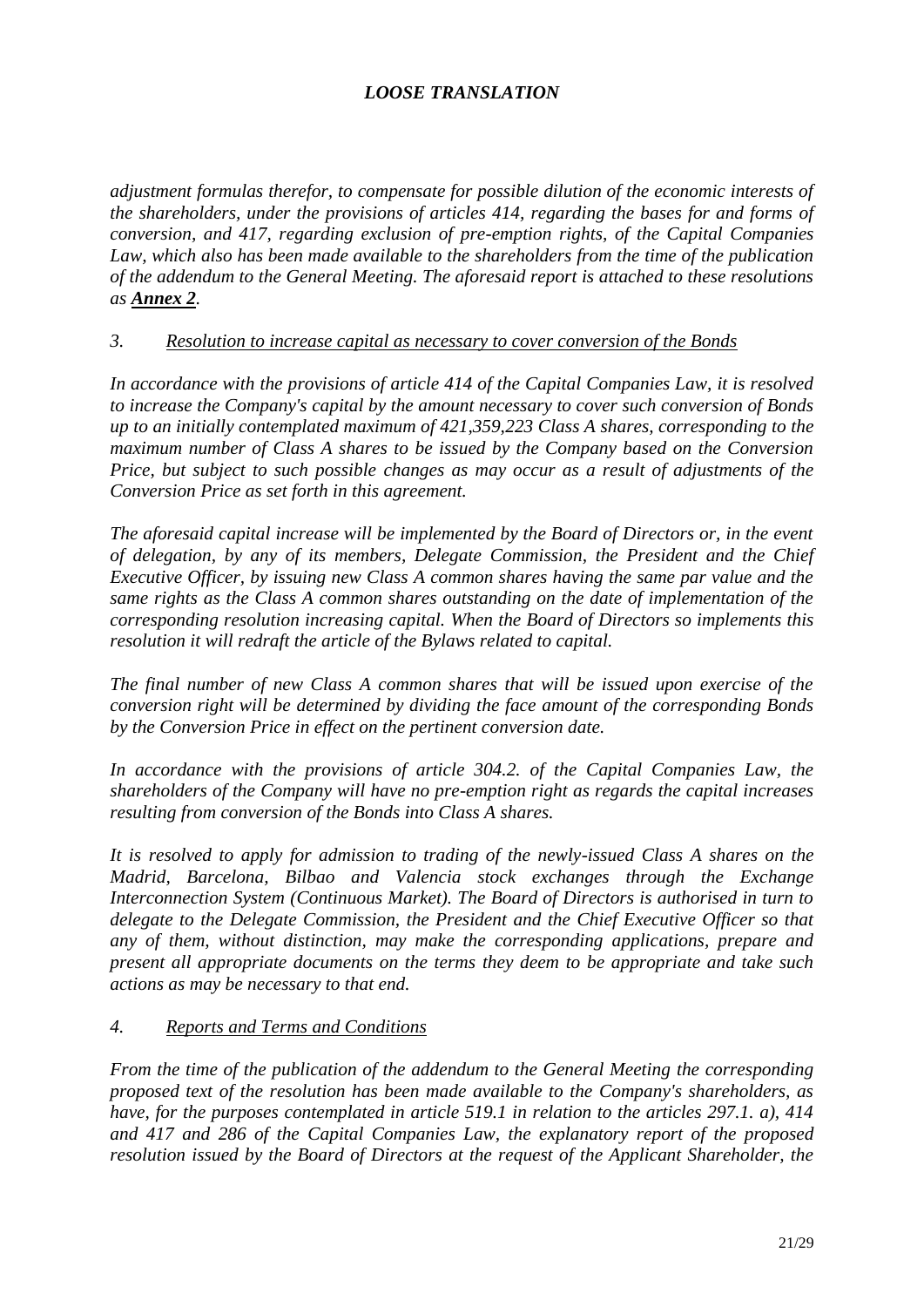*certification issued as special report by the Company's auditor for the purposes of the article 301 of the Capital Companies Law and the required report of the Auditor other than the Company's auditor appointed by the Commercial Registry.*

#### *5. Delegation of authority*

*Without prejudice to the specific delegations of authority set forth in the preceding sections, it is resolved to authorise the Board of Directors as broadly as required by law, with express authority to subdelegate to the Delegate Commission, the President and the Chief Executive Officer so that any of them, without distinction, may implement this resolution, in particular, by way of illustration and not limitation, being authorised:*

- *(a) to determine and confirm if condition precedent to which this resolution is subject has been fulfilled;*
- *(b) to determine the date or dates of issue; the subscription procedure; to develop the bases for and forms of conversion and, in general, to set any other condition of the Issue, specifying all issues non covered herein (in particular, agree with the Creditor Institutions and the Investor on the final terms and conditions of the Bonds and adapt, if applicable, the Regulations of Syndicate of Bondholders); to adopt the decisions to be made by the Company pursuant to the Issue over the terms thereof;*
- *(c) to implement the resolution to increase the Company's capital by issuing and placing in circulation, on one or more occasions, the Class A shares representative thereof that are necessary to carry out the conversion of the Bonds, and to redraft the article of the regulations related to capital, leaving the part of that capital increase that is not necessary for the conversion into Class A shares with no effect, and to apply for admission to trading of the Class A shares so issued on the Madrid, Barcelona, Valencia and Bilbao Stock Exchanges, through the Exchange Interconnection System (Continuous Market);*
- *(d) to publish the notices related to the Issue, to appear before a notary and execute the corresponding public deed of issue of the Bonds covered by this resolution, as well as the notarial certification of subscription and closing of the Issue, if the subscription is documented separately, and to request registration of the aforesaid public deed and notarial certification, if any, in the Commercial Registry. Also, to draft and file any notice or documentation that is necessary or required in respect of the Bonds with any agency, management centre or authority;*
- *(e) to negotiate and sign or, if applicable, countersign or acknowledge, on the terms it deems to be most appropriate, such contracts as may be required with the financial institutions, if any, participating in the issue and placement of the Bonds;*
- *(f) on behalf of Prisa to execute such public or private documents as may be necessary or appropriate for the issue of the Bonds covered by this resolution and, in general, to take such actions as may be necessary for implementation of this resolution and effective placement of the Bonds; and*
- *(g) to correct, clarify, interpret, specify or supplement the resolutions adopted by the General Shareholders Meeting, in such deeds or documents as may be executed in implementation thereof and, in particular, such defects, omissions or errors, substantive or formal, as may prevent entry of the resolutions and the consequences thereof in the*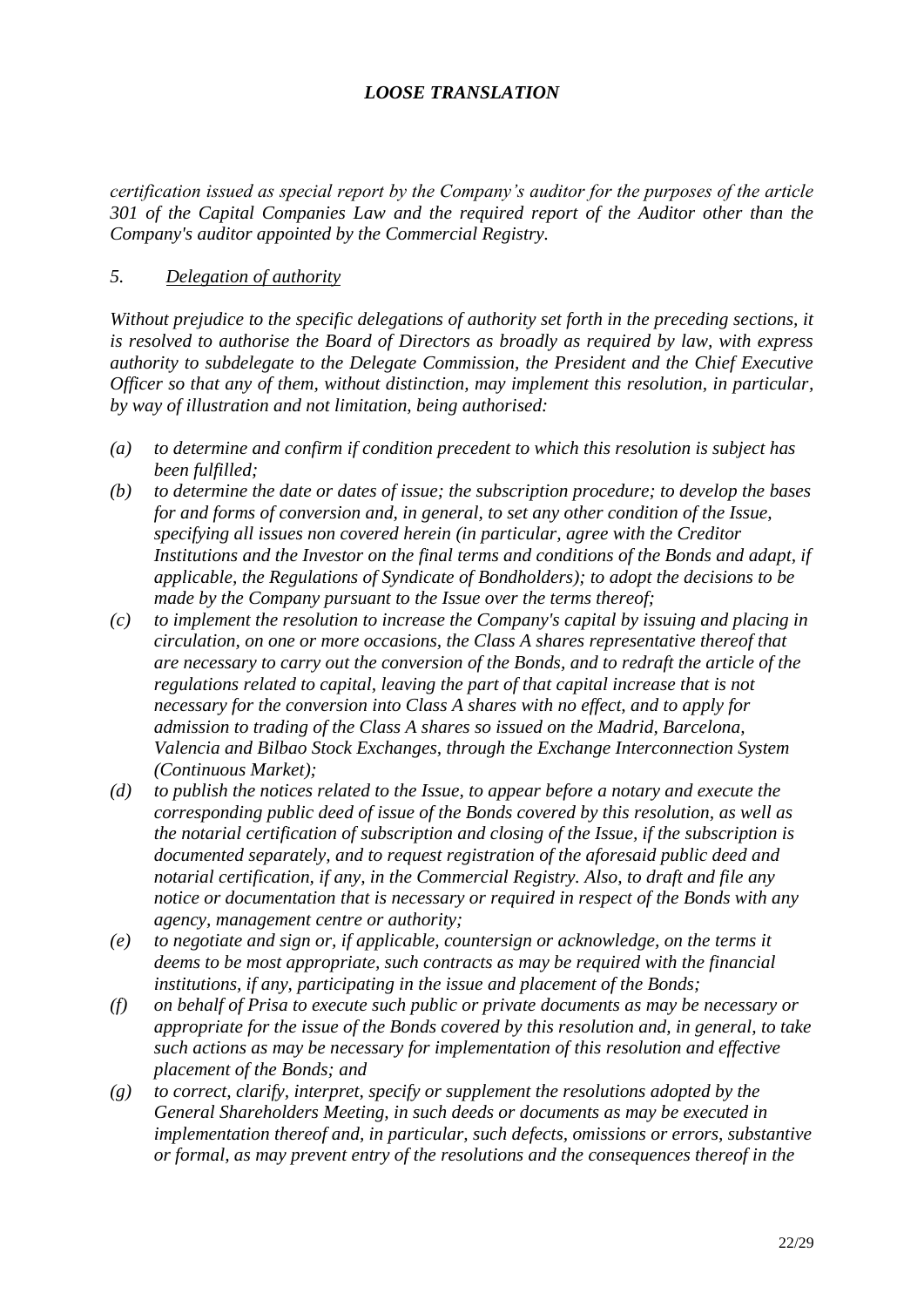Commercial Registry, Official Registries of the National Securities Market Commission, or any others.

#### 6. Condition precedent

The effectiveness of this resolution is subject to adoption of the resolutions constituting points Seventh, Eighth and Ninth of the Agenda for this Ordinary General Meeting of Shareholders. Thus, if the General Meeting does not adopt each and every one of the aforesaid resolutions, this resolution will be of no legal effect whatever.

#### $7.$ Separate voting

Given its relationship to the Seventh resolution on the Agenda, and in accordance with the requirements imposed for adoption of that resolution under the provisions of articles 103 and 293 of the Capital Companies Law, this proposed resolution also will be submitted for separate voting by the holders of Class A shares, and the holders of Class B shares.

In both cases a qualified attendance quorum will be required (50% on first call and 25% on second call), and the resolution must be approved by a favourable qualified majority of 75% of the shares present or represented (on first or second call), as contemplated in article 15 bis of the Bylaws.

## **ANNEXES**

Annex 1: Regulations of the syndicate of bondholders

Annex 2: Report of KPMG Auditores, S.L. the auditor appointed by the Commercial Registry regarding article 417 of the Capital Companies Law (exclusion of pre-emption rights)

\*\*\*\*\*\*\*\*\*\*\*\*\*\*\*\*\*\*\*\*\*\*\*\*\*\*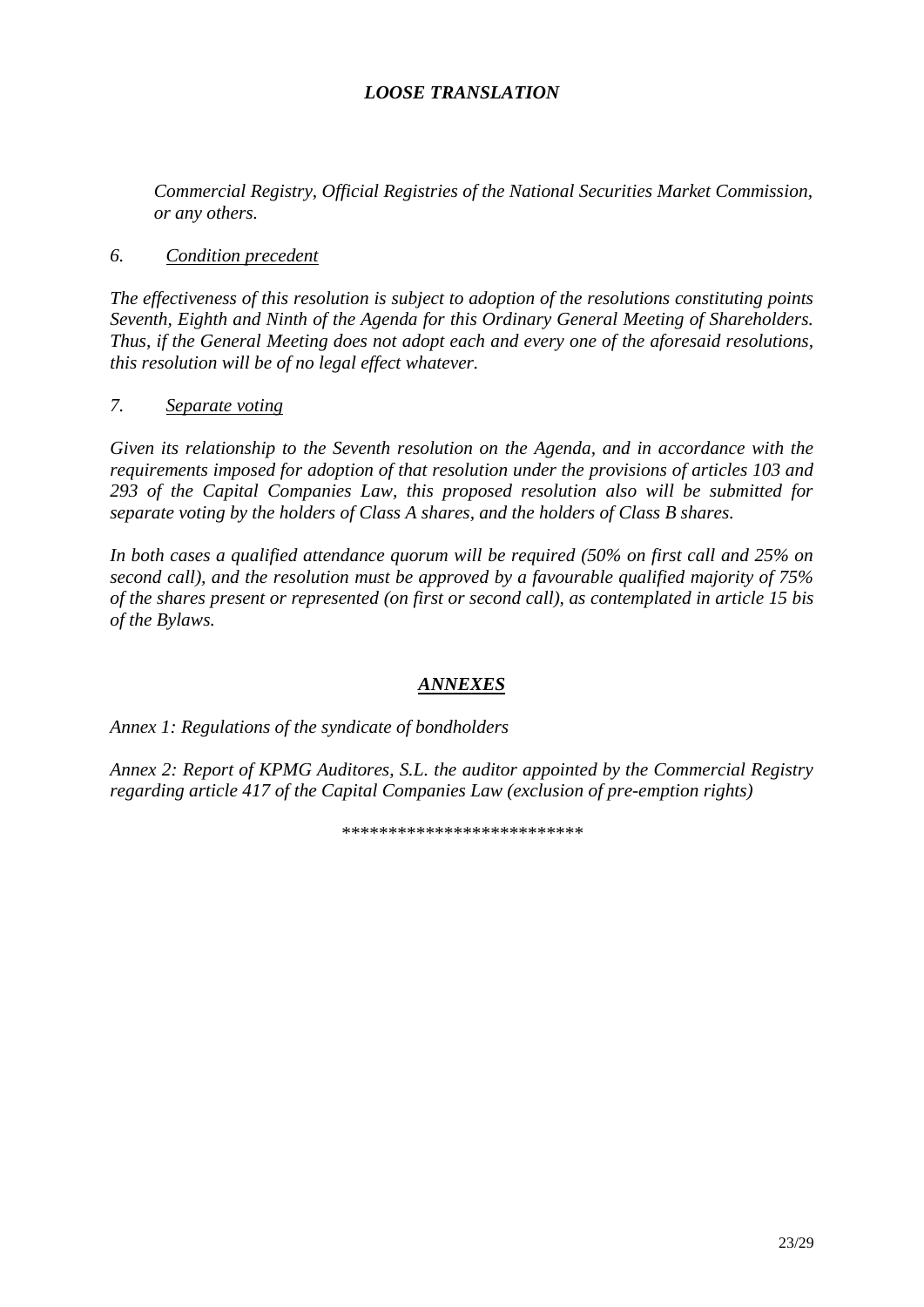#### *REGULATIONS OF THE SYNDICATE OF BONDHOLDERS*

### *ISSUE OF MANDATORILY CONVERTIBLE BONDS*

### *TITLE I: INCORPORATION, NAME, PURPOSE, ADDRESS AND DURATION OF THE SYNDICATE OF BONDHOLDERS*

*Article 1.- Incorporation. The syndicate of Bondholders of the issue of mandatorily convertible bonds of Promotora de Informaciones, S.A. (thereinafter, the "Bonds") shall be incorporated, once the Public Deed of the Issue has been filed with the Commercial Registry as corresponding entries are practiced.*

*The Syndicate of Bondholders shall be governed by these Regulations and by the consolidated version of the Capital Companies Act and other applicable legislation.*

*Article 2.- Name. The syndicate shall be named "Syndicate of Bondholders of the Issue of Convertibles and/or Exchangeable Bonds of Promotora de Informaciones, S.A. 2012".*

*Article 3. Purposes. The Syndicate of Bondholders is formed for the purpose of protecting the lawful interest of Bondholders vis-à-vis the Company, by means of the exercise of the rights granted by the applicable laws and the present Regulations.*

*Article 4.- Address. The address of the Syndicated shall be located at Gran Vía 32, 28013, Madrid.*

*Article 5.- Duration. The Syndicate of Bondholders will last until the maturity date of the Bonds, i.e. 2 years since the subscription date, unless if the early conversion of all the bonds takes place, in such case the Syndicate will expire at the date it took place.*

*Article 6.- Syndicate management bodies. The management bodies of the Syndicate are:*

- *a) The General Meeting of Bondholders; and*
- *b) The Commissary.*

#### *TITLE II.- THE GENERAL MEETING OF BONDHOLDERS*

*Article 7.- Legal nature. The General Meeting of Bondholders, duly called and constituted, is the body of expression of the Bondholders' will and its resolutions are binding for all the Bondholders in the way legally stated.*

*Article 8.- Calling. The General Meeting shall be convened by the Board of Directors of the Company or by the Commissary, when they may deem it convenient.* 

*Nevertheless, the Commissary shall convene a General Meeting when Bondholders holding at least the twentieth of the bonds in circulation so request it in writing, expressly indicating the purpose of the calling. In such case, the meeting shall be held in the following month of the receipt of the written notice by the Commissary.*

*Article 9.- Procedure for convening meetings. The General Meeting of Bondholders shall be convened by an individual written communication to each of the Bondholders, at least one month before the date set for the meeting and by notice published, likewise, at least a month before the date set for the meeting, in the web site of the Company. The notice shall state the*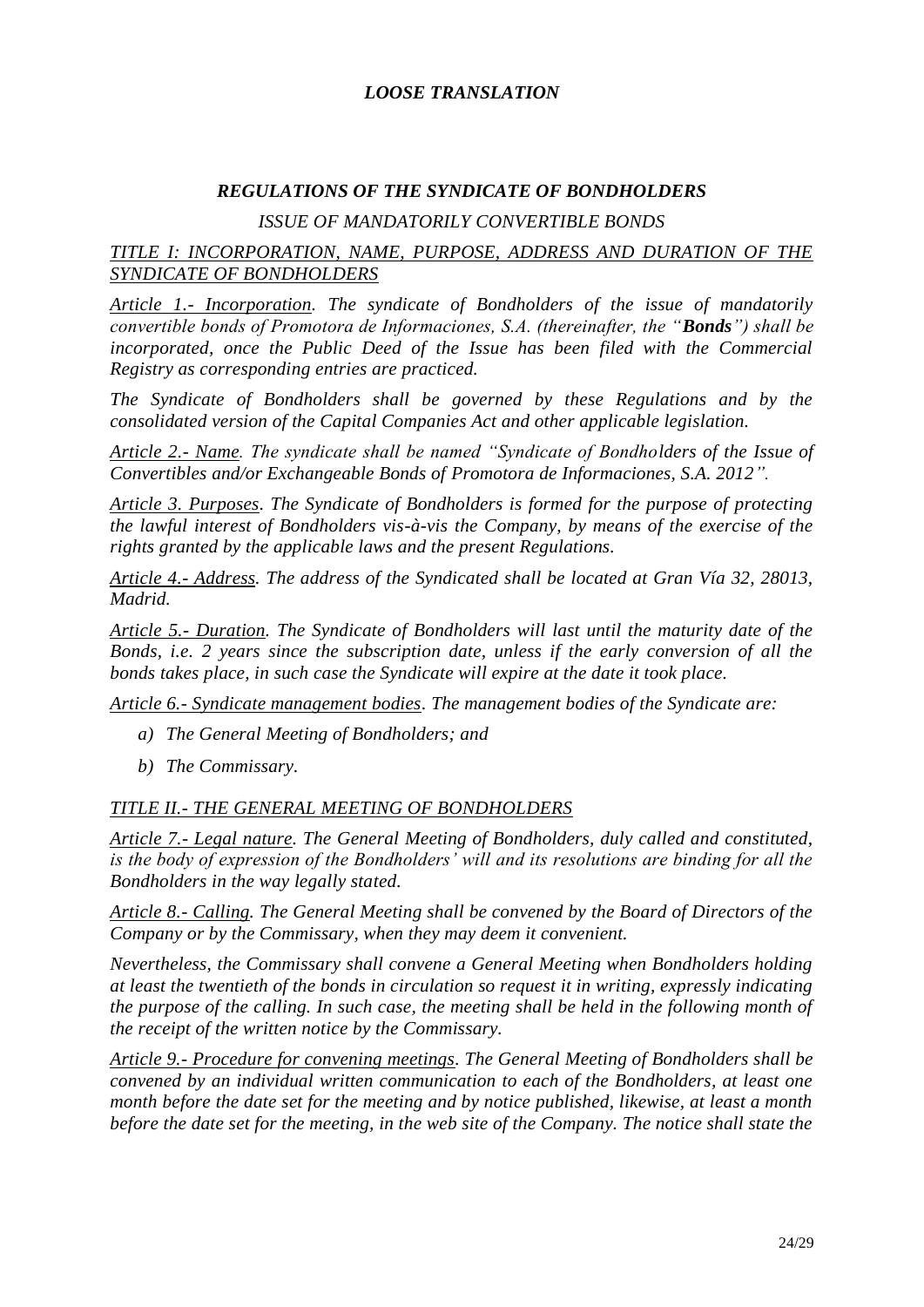*place and the date for the meeting, the agenda for the meeting and the way in which ownership of Bonds shall be proved in order to have the right to attend the meeting.*

*In the cases provided in article 423.2 of the Capital Companies Act, the General Meeting of Bondholders shall be convened in accordance with the requirements established in such article and the manner established in this Act for the general meeting of shareholders.*

*Article 10.- Right to attend meetings. Bondholders who have acquired this condition not less than 5 trading days prior to the date of the general meeting shall be entitled to attend such meeting. The members of the Board of Directors of the Company shall have the right to attend the meeting even if they have not been requested to attend.*

*Article 11.- Proxies. All Bondholders with a right to attend General Meetings shall be entitled to delegate their representation to any third party at the meeting. The right to represent shall be conferred in writing for each meeting.*

*Article 12.- Quorum for meeting and to pass resolutions. Unless otherwise provided in the Bylaws, the General Meeting shall be entitled to pass resolutions if attending Bondholders represent at least 80% of the entire amount of the Bonds in circulation. These resolutions shall be approved by, at least, the 80% of the Bondholders calculated from the votes corresponding for the attendees. When not achieved the concurrence of at least 80% of the bonds in circulation, the general meeting may be convened, one month after the first meeting, and may then approve resolutions with a majority of 80% calculated from the votes corresponding the attendees. Notwithstanding the above, the general meeting shall be deemed convened and validly constituted to deal with any matter, as long as all Bondholders are present or dully represented and attendees unanimously agree to hold the general meeting.*

*Article 13.- Voting rights. In the meetings of the General Meeting, each Bond shall confer the right to one vote.*

*Article 14.- President of the General Meeting. The Commissary shall be the president of the General Meeting and shall chair the discussions and shall have the right to bring the discussions to an end when he considers it convenient and shall put matters to the vote.*

*Article 15.- Attendance list. Before entering the agenda for the meeting, the Commissary shall form the attendance list, stating the representation of each of them and, if applicable, the number of Bonds at the meeting both directly owned and/or represented.*

*Article 16.- Powers of the General Meeting. The General Meeting may pass resolutions necessary:*

- *a) For the best protection of Bondholders' lawful interest vis-à-vis the Company;*
- *b) To dismiss or appoint the Commissary and, if applicable, the deputy Commissary;*
- *c) To exercise, when appropriate, the corresponding legal claims; and*
- *d) To approve the expenses caused by the defense of the Bondholder's interest.*

*Article 17.- Minutes. The minutes of the General Meeting of Bondholders may be approved by the general meeting after the meeting has been held, or, failing this, and within a fifteen*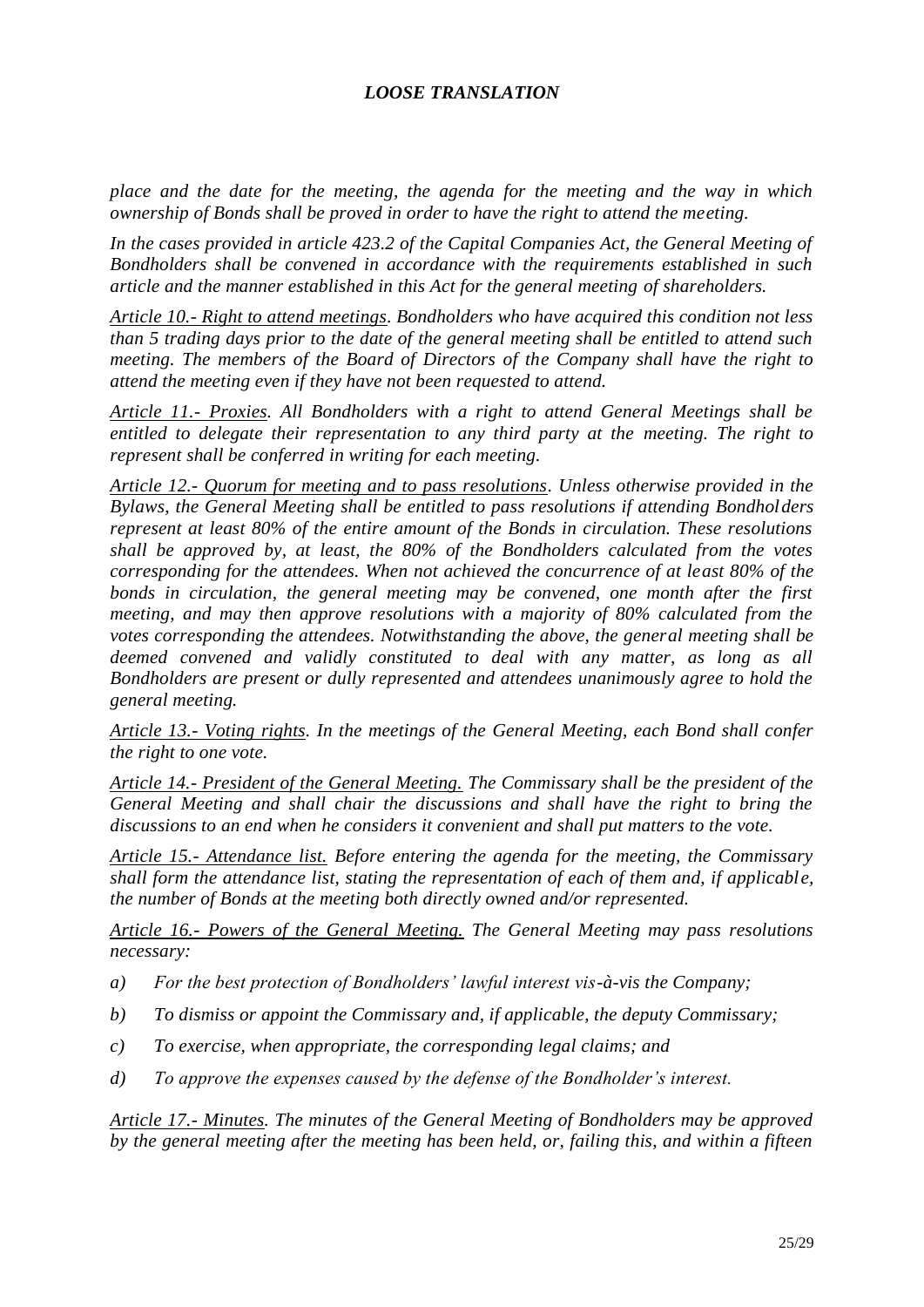*days term, by the Commissary and two Bondholders appointed for such purpose by the general meeting.*

*Article 18.- Certificates. The certificates of the minutes shall be issued by the Commissary or its substitute.*

*Article 19.- Individual exercise of actions. The Bondholders will only be entitled to individually exercise judicial or extrajudicial claims when such claims do not contradict the resolutions adopted by the Syndicate within its powers and are compatible with the faculties conferred upon the Syndicate.*

*Article 20.- Collective exercise of actions. The procedures or actions affecting the general interest of the Bondholders may only be addressed on behalf of the Syndicate under an authorization of the General Meeting of Bondholders, and shall compel all the Bondholders, without distinction, except for the right to challenge the General Meeting resolutions established by law.*

*Any Bondholder willing to promote a claim of this nature, must submit it to the Commissary of the Bondholders, who shall convene the General Meeting, if he estimates the claim based.*

*If the General Meeting rejects the proposition of the Bondholder, no other Bondholder could file the claim, in particular interest, to the Courts of Justice, unless there is a clear contradiction with the resolutions and the Regulations of the Syndicate.*

#### *TITLE III.- COMMISSARY*

*Article 21.- Nature of the Commissary. The Commissary has the legal representation of the Syndicate and shall be the body for liaison between the Syndicate and the Company.*

*Article 22.- Appointment and duration of the office. Notwithstanding the appointment in the resolution for the issue approved by the Board of Directors, which will require the ratification of the General Meeting, this latter shall have the faculty to appoint him and he shall exercise his office while he is not dismissed by the general meeting.*

*Article 23.- Faculties. The Commissary shall have the following faculties:*

- *(a) To attend the granting of the resolution of issue and subscription on behalf of the Bondholders and to protect their common interest;*
- *(b) To convene and chair the General Meeting of Bondholders;*
- *(c) To inform the Company of the resolutions passed by the Syndicate;*
- *(d) To control the payment of the remuneration, as well as any payment shall be made to the Bondholders by any concept;*
- *(e) To execute the resolutions of the General Meeting of Bondholders;*
- *(f) To exercise the actions corresponding to the Syndicate; and*
- *(g) In general, the ones granted to him in the Law and the present Regulations.*

*Article 24.- Deputy Commissary. The General Meeting may appoint a Deputy Commissary that shall replace the Commissary in the absence of performance of its function.*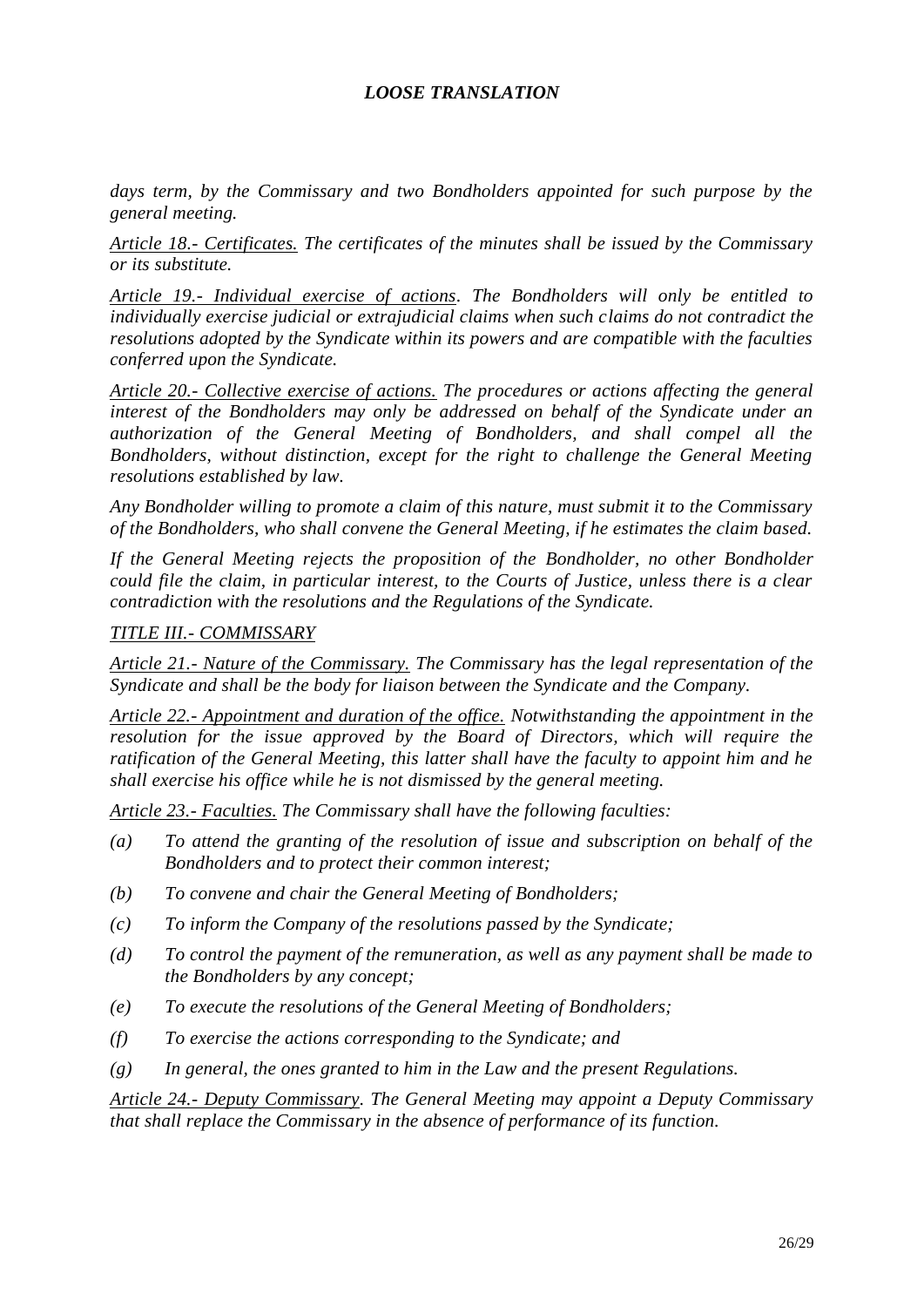*The Company may appoint provisionally a Deputy Commissary at the time to adopt the resolution for the issue of Bonds, which may be ratified by the General Meeting of Bondholders.*

## *TITLE IV.- JURISDICTION*

*Article 25.- Jurisdiction. For any dispute relating with the Syndicate that may be raised, the Bondholders shall submit to the courts and tribunals of the city of Madrid, with express waiver of their own forum. This submission is without prejudice to the imperative forum that may be applicable in accordance with current legislation.*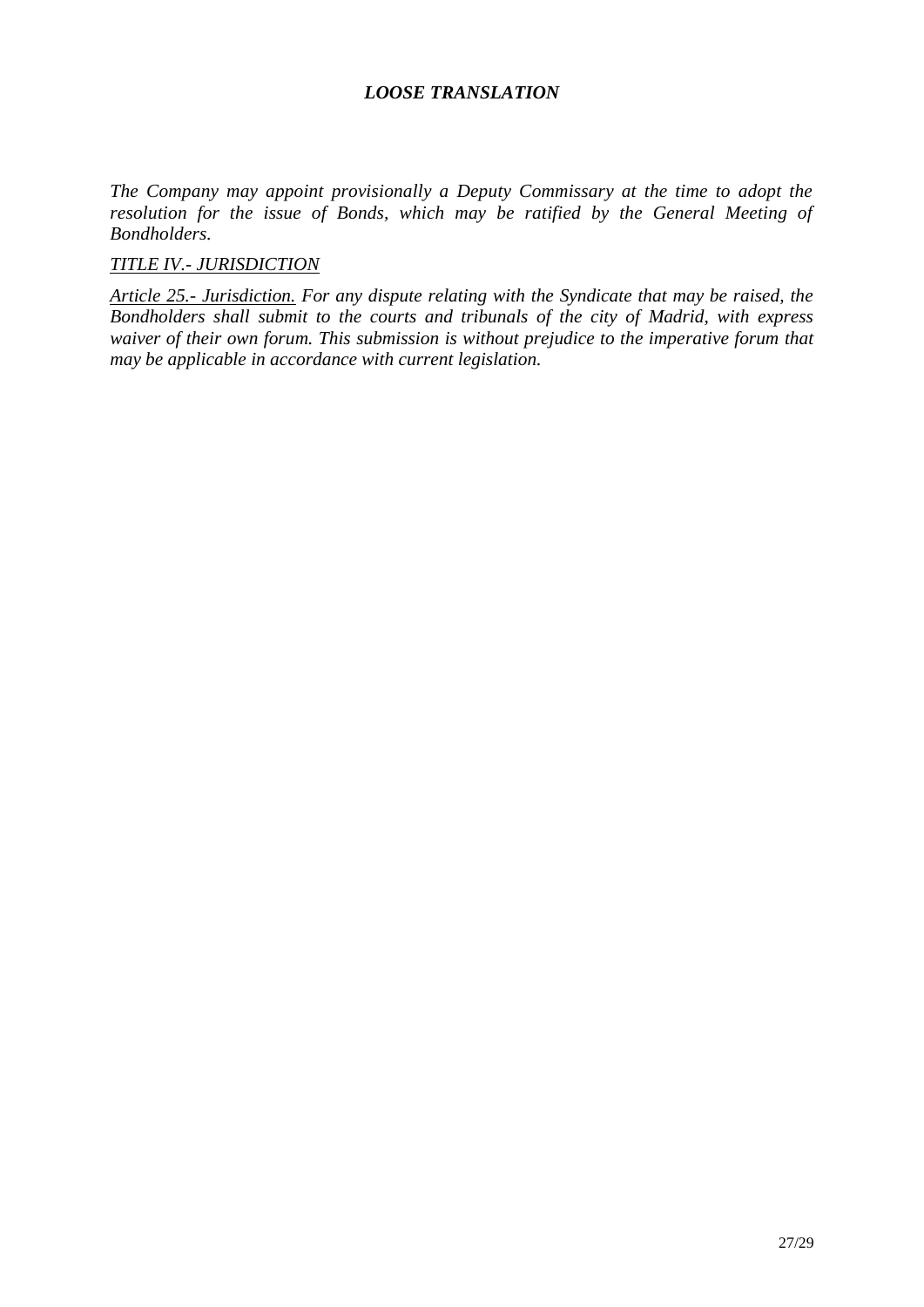# Promotora de Informaciones, S.A.

Special report on the issue of bonds convertible into and/or exchangeable for shares without pre-emptive subscription rights pursuant to articles 414 and 417 of the Spanish Companies Act

> KPMG Auditores, S.L. This report contains 6 pages This report contains 1 appendix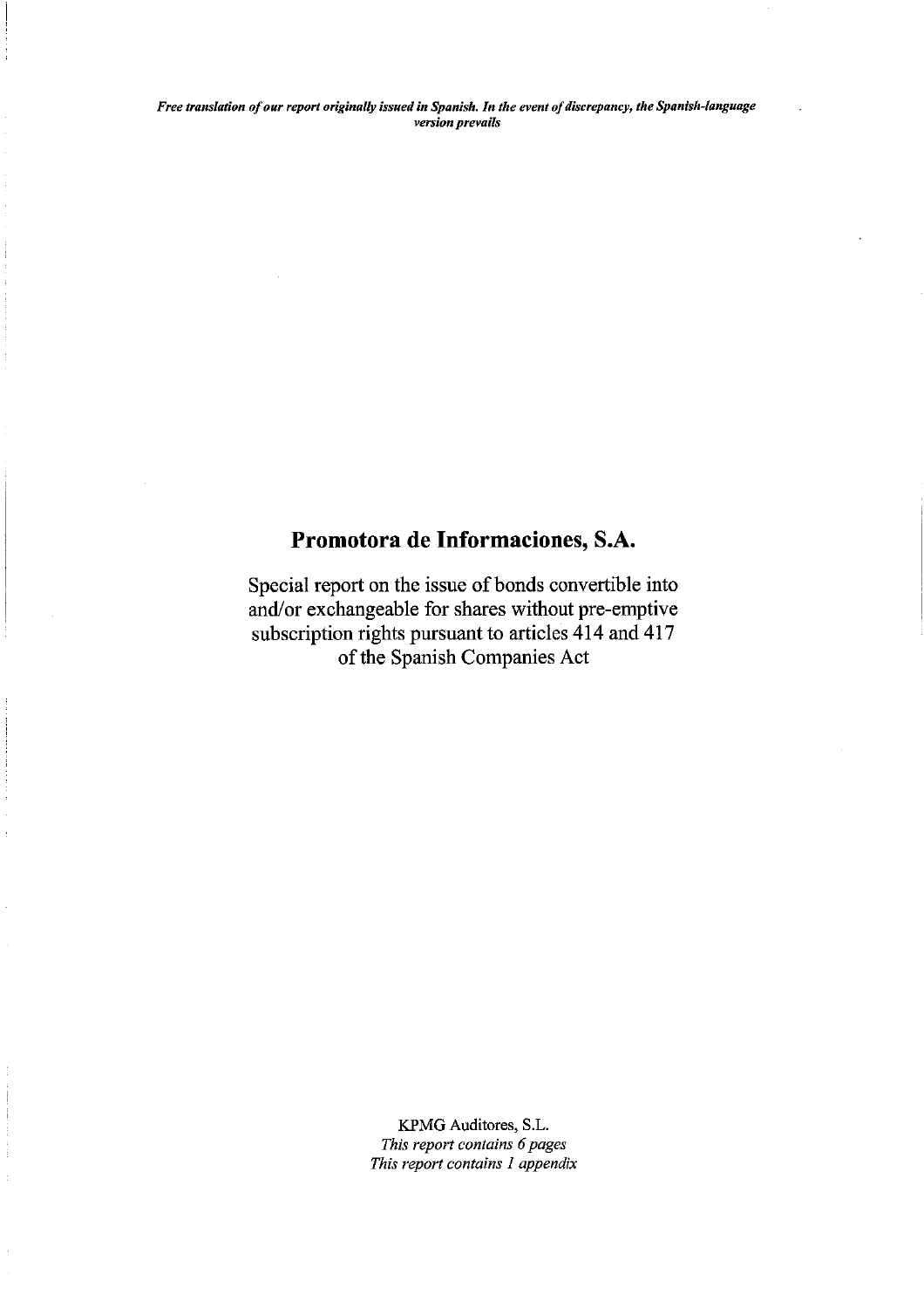To the shareholders of Promotora de Informaciones, S.A.

In accordance with articles 414 and 417 of Royal Legislative Decree 1 of 2 July 2010, which approves the revised Spanish Corporations Act (hereinafter the "LSC") and with the engagement commissioned by Promotora de Informaciones, S.A. (hereinafter "Prisa" or "the Company"), and having been appointed on 19 April 2012 by Mr. José Antonio Calvo y González de Lara, Mercantile Registrar number IX of Madrid in relation to case number 193/2012, we issue this Special report on the proposed issue of bonds for compulsory conversion into Company shares without pre-emptive subscription rights.

#### **Background and objective of our engagement**  $\mathbf 1$

According to the information received, pursuant to article 519 of the LSC, the last 2 June 2012 Promotora de Publicaciones, S.L., shareholder of Prisa, holding over 5% of the share capital of the Company requested to be included, among other, a proposed resolution related to issue of bonds mandatorily convertible into Class A common shares of Prisa in two tranches, Tranche A in an amount of 334 million Euros and Tranche B in an amount of 100 million Euros with exclusion of pre-emption rights and subscription the Tranche A by way of exchange of loans and the Tranche B by cash payment (hereinafter "Issue of Prisa's Convertible Bonds"). The aforesaid resolution proposal will be submitted for approval under point tenth of the agenda for the Ordinary General Meeting of Shareholders called for 29 June 2012, on first call, or if a sufficient quorum is not achieved on that call, on 30 June 2012, on second call.

In particular, the Company has received from HSBC Bank Plc, Office in Spain, CaixaBank, S.A. and Banco Santander, S.A. commitments to subscribe the Bonds included in the Tranche A for the entire amount of the Issue of Prisa's Convertible Bonds. Likewise, the Company has received from the Investor the commitment to subscribe the Tranche B of the Issue of Prisa's Convertible Bonds, Both commitments are subject to the conditions explained on Section 3.6, of the Report and appendices prepared by the Board of Directors of the Company.

In accordance with articles 414 and 417 of LSC, on 19 April 2012 we were appointed by Mr. José Antonio Calvo y González de Lara, Mercantile Registrar number IX of Madrid in relation to case number 193/2012, to issue this Special report.

The purpose of our work was not to certify the bond issue or conversion price. The scope of our work included the following:

To state, after applying the procedures established in the technical standard on the preparation of special reports on the convertible bond issues pursuant to article 292 of the Revised Spanish Companies Act (replaced by article 414 of the LSC), whether the report drawn up by the Directors of the Company contains the required information specified in the aforementioned standard, which includes an explanation of conversion terms and conditions.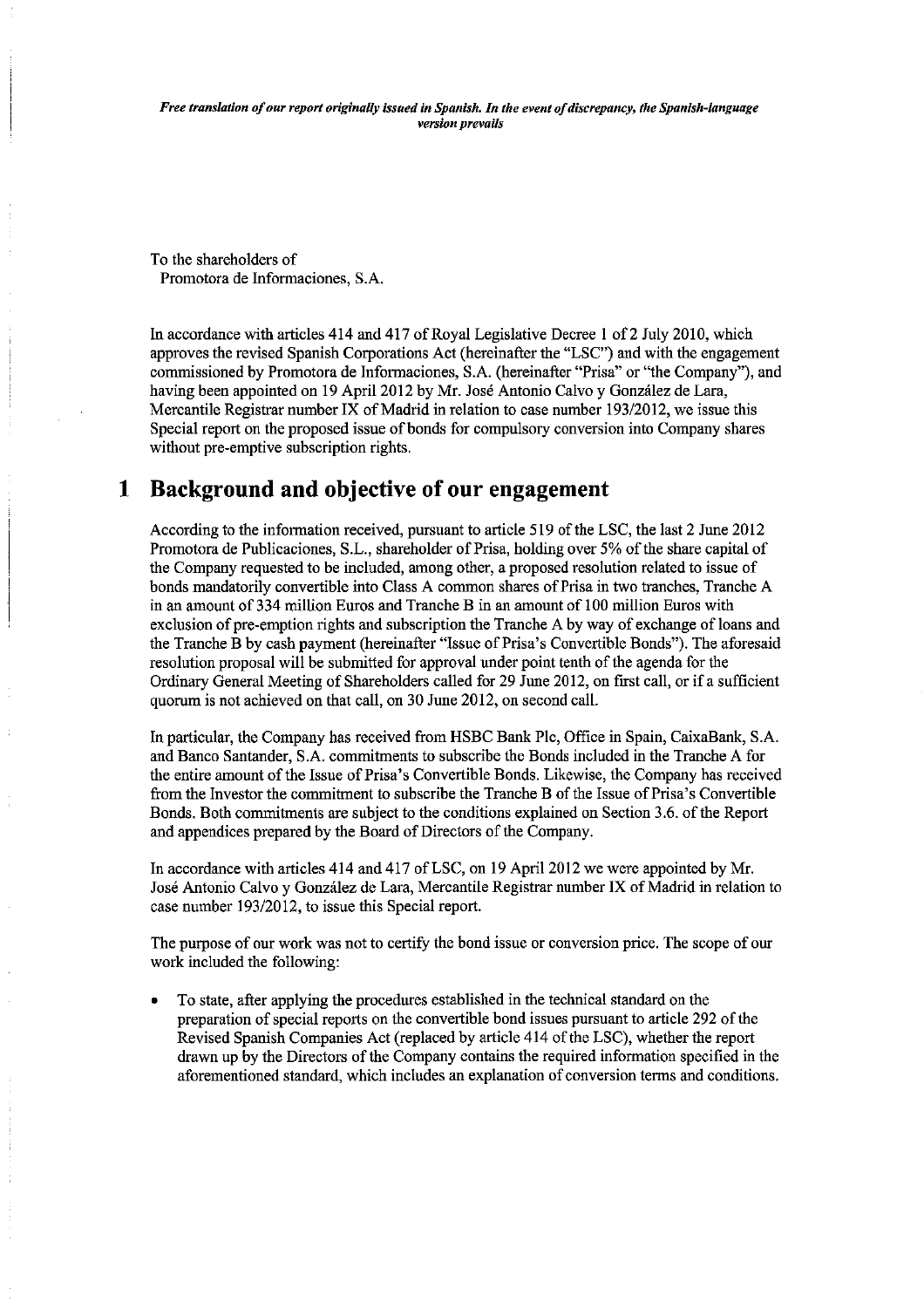> Promotora de Informaciones, S.A. Special report on the issue of bonds convertible into and/or exchangeable for shares without pre-emptive subscription rights pursuant to articles 414 and 417 of the Spanish Companies Act.

To issue a professional judgement on the reasonableness of the information in the report prepared by the Board of Directors and on the appropriateness of the conversion ratio and, where relevant, on the adjustment factors used to offset potential dilution of shareholders' interests, pursuant to article 417 of the LSC.

#### **Procedures carried out in our engagement**  $2<sup>1</sup>$

The procedures carried out, which were aimed solely at fulfilling the described objectives, were as follows:

- Procurement of the following information:
	- Document submitted to Madrid Mercantile Registry number IX by Prisa on 15 March 2012 requesting the appointment of an auditor to prepare the Special report.
	- Appointment by Madrid Mercantile Registry number IX of KPMG Auditores, S.L. on 19 April 2012 to draw up the aforementioned Special report.
	- Consolidated annual accounts of the Company for the year ended 31 December 2011 and unqualified audit report thereon issued by Deloitte, S.L. on 26 April 2012.
	- Pursuant to Article 519.1 of the LSC, reason for the request dated 2 June 2012 for an addendum to the announcement of Prisa's annual General Meeting relating to point tenth of the proposed agenda.
	- Report and appendices prepared by the Board of Directors of the Company and dated 13 June 2012 setting out the terms and conditions for the conversion which is attached, as mentioned earlier, as an appendix to this report (hereinafter "Report of the Board of Directors").
	- Minutes of the Board of Directors for the period from 1 January 2011 to the date of this report.
	- Minutes of the annual general meeting of shareholders for the period from 1 January 2011 to the date of this report.
	- Information and explanations by Company management regarding subsequent events, mainly in relation to the following matters:
		- Contingent liabilities or significant commitments at the date of the latest audited annual accounts and, if applicable, existence of any contingent liabilities and significant commitments at the date of our report.
		- Changes in share capital or significant changes in non-current debt or working capital that might have occurred between the date of the last audited annual accounts and the date of our report, if applicable.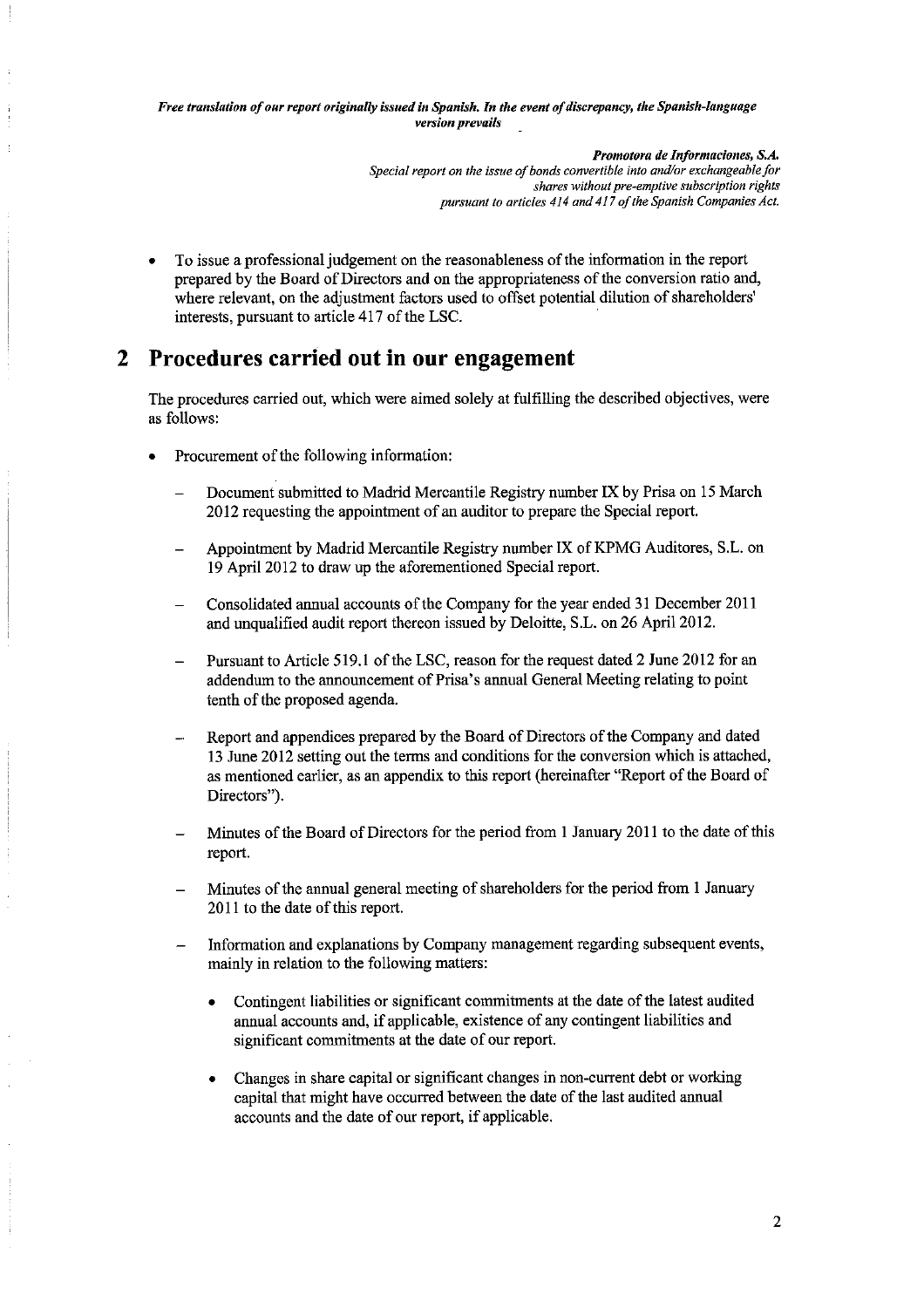> Promotora de Informaciones, S.A. Special report on the issue of bonds convertible into and/or exchangeable for shares without pre-emptive subscription rights pursuant to articles 414 and 417 of the Spanish Companies Act.

- Any changes in accounting principles to date.
- Any events that could significantly affect the Company's financial statements.
- Explanations provided by Company management on the reasons given by the Directors in their report regarding the Company's interest in justifying the proposal of a convertible bond issue and the total suppression of pre-emptive subscription rights, and on the investors who are to receive the convertible bonds.
- Any other information considered useful for our work.
- We have verified that the report issued by the Board of Directors contains the information considered necessary and sufficient to Issue of Prisa's Convertible Bonds, in accordance with the aforementioned technical standard, for an adequate interpretation and comprehension by the recipients of the report. This report should set out the following information:
	- Explanation of the terms and conditions of the conversion.
	- Identification of the deadline for conversion.
	- Audit report on the latest approved consolidated balance sheet.
	- Confirmation that the total amount of the issue does not exceed the paid-in share capital plus reserves as disclosed in the latest approved consolidated balance sheet and the balance sheet adjustment accounts, once these have been accepted by the Ministry of Economy and Finance.

According to the aforementioned report, pursuant to article 510 of the LSC the limit contemplated in article 405.1 of the LSC does not apply to this issue.

- Indication of the amount of share capital needed for the conversion, based on the number of existing convertible bonds outstanding and the issuer's own shares or shares in a wholly-controlled subsidiary, provided the terms of the conversion allow this amount to be determined.
- Submission of the issue conditions and of the Company's capacity to formalise them, when they are governed by law, in accordance with the clauses contained in the articles of association.
- Detail of guarantees issued in favour of current and future issue holders and coverage provided by them as a proportion of the issue amount. In this case, it does not apply given that the bonds with compulsory conversion being issued are not subject to a special guarantee.
- Specification of the priority rules pursuant to article 410 of the LSC.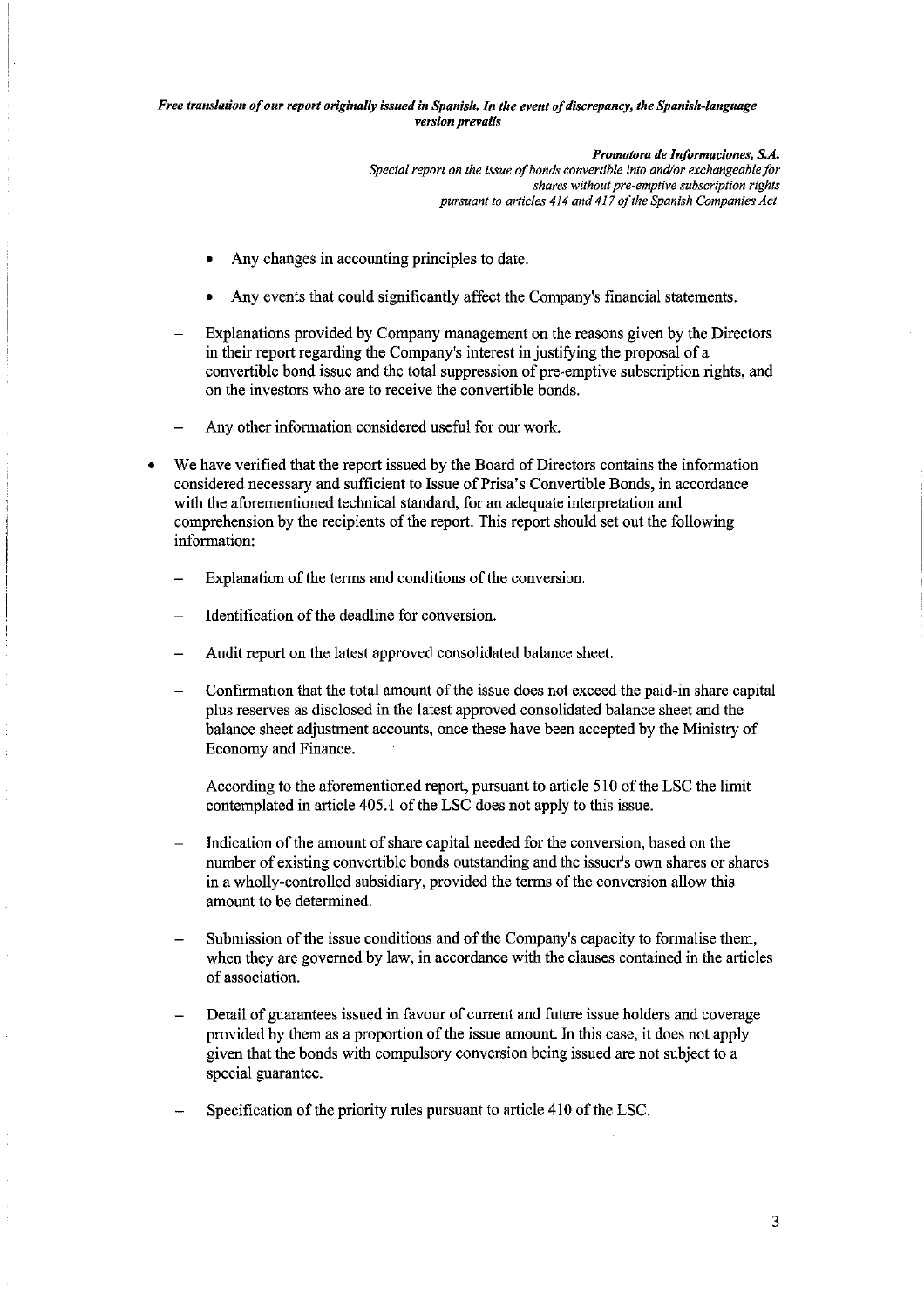Promotora de Informaciones, S.A.

Special report on the issue of bonds convertible into and/or exchangeable for shares without pre-emptive subscription rights pursuant to articles 414 and 417 of the Spanish Companies Act.

- Confirmation that, in accordance with article 407 of the LSC, the bond issue shall be raised to public deed which shall set forth the following information:
	- Name, share capital, purpose and address of the issuer.
	- Issue terms and conditions and the date and deadlines for the subscription period.
	- The nominal amount, interest, maturities, issue premiums and costs for the bonds, if any.
	- Total amount and series of the securities to be placed on the market.
	- Issue guarantees.
	- Fundamental rules that shall govern the legal relationship between the Company and the syndicate of bondholders, and characteristics of this syndicate.
- Information on significant subsequent events.
- Reasons for the suppression of shareholders' pre-emptive subscription rights when subscribing the convertible bonds.
- We have verified the valuation method calculations used by the Directors to determine the conversion terms and conditions.
- We have verified that the issue price of the convertible bonds is not below their nominal value.
- We have verified that the price for conversion of the bonds into new shares, set at Euros 1.03 per share, is not below the nominal amount of the shares into which they would be converted, although the issue price is below the underlying net book value disclosed in the Company's audited consolidated annual accounts at 31 December 2011 (latest audited financial statements).

In accordance with the information contained in Prisa's consolidated annual accounts as at 31 December 2011, the nominal amount of the shares is Euros 0.10 per share and their underlying net book value totals Euros 1.92.

- We have verified that the accounting information contained in the report issued by the Directors is consistent with the accounting data of the entity used as a basis to prepare the consolidated audited annual accounts for the year ended 31 December 2011.
- We have verified that the report of the Board of Directors sets forth the most significant events, if any, occurring subsequent to approval of the latest audited consolidated accounts, and that they have been confirmed by a member of the board invested with sufficient powers to represent the Company's Board of Directors by means of the representations letter received prior to issuing our final report.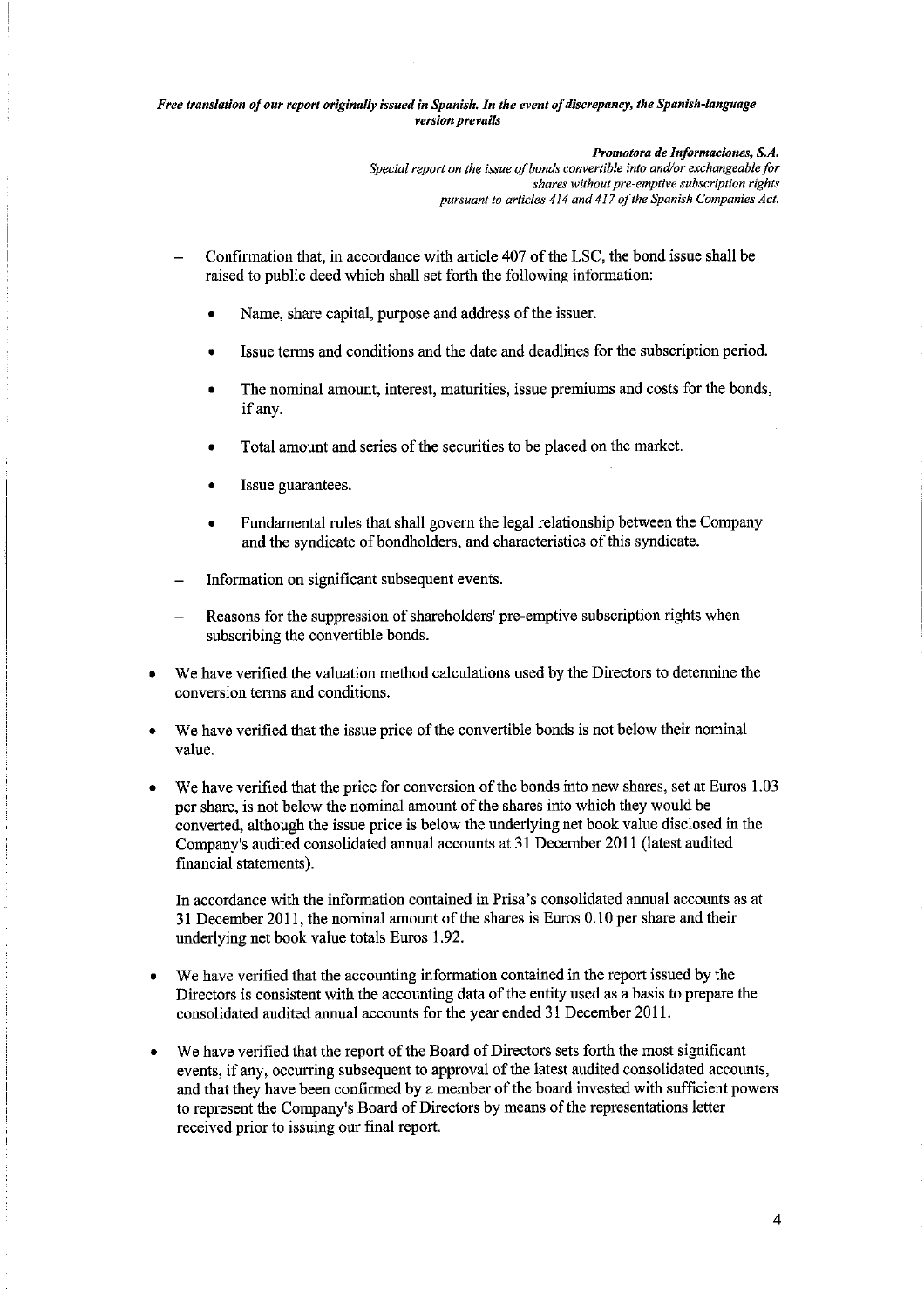> Promotora de Informaciones, S.A. Special report on the issue of bonds convertible into and/or exchangeable for shares without pre-emptive subscription rights pursuant to articles 414 and 417 of the Spanish Companies Act.

- We have read the available minutes to the general shareholders' meetings and Board of Directors' meetings held in the last year and up to the date of this report.
- We have evaluated the reasonableness of the information contained in the report of the Board of Directors to support the proposal for the Issue of Prisa's Convertible Bonds without pre-emptive subscription rights arising from the application of the conversion ratio.
- We have analysed the appropriateness of the conversion ratio and, where relevant, the adjustment factors used to offset potential dilution of shareholders' interests.
- We have procured a letter signed by a board member invested with sufficient powers to represent the Company's Board of Directors confirming that we have been provided with all relevant assumptions, data and information, and with all the information necessary to prepare our report, and that no subsequent events that could have a significant effect on the results of our work have occurred up to the date of this Special report and not been notified to us.

#### Relevant issues to consider when interpreting the results of  $3<sup>1</sup>$ our engagement

Both our interpretation of the requirements set forth in articles 414 and 417 of the LSC and the opinions expressed in this report imply, in addition to objective factors, other subjective factors that require judgement. Consequently, it is not possible to ensure that third parties will necessarily agree with the interpretation and judgements expressed herein.

The information required for our work was provided to us by Management of Prisa or obtained from other public information sources.

Our work has not included a comparison of the information obtained from public sources with evidence from outside Prisa. Nonetheless, to the extent possible, we have verified that the information presented is consistent with other data obtained during the course of our work.

We are not obliged to update our report to reflect any events which may arise subsequent to the date of issue thereof. The content of this report should be considered to refer to all information received on events occurring prior to the date of the report.

We have assumed that all authorisations and registrations required, for the purposes of the foreseen transaction, in Spain and other jurisdictions in which Prisa is present, and which have a significant impact on our analyses, will be obtained with no adverse effect for either of the Company or the benefits expected to be generated on the transaction.

Finally, our work is of an independent nature and will not, therefore, constitute a recommendation to Management of Prisa, shareholders thereof or third parties regarding the position they should adopt in relation to the foreseen Issue of Prisa's Convertible Bonds.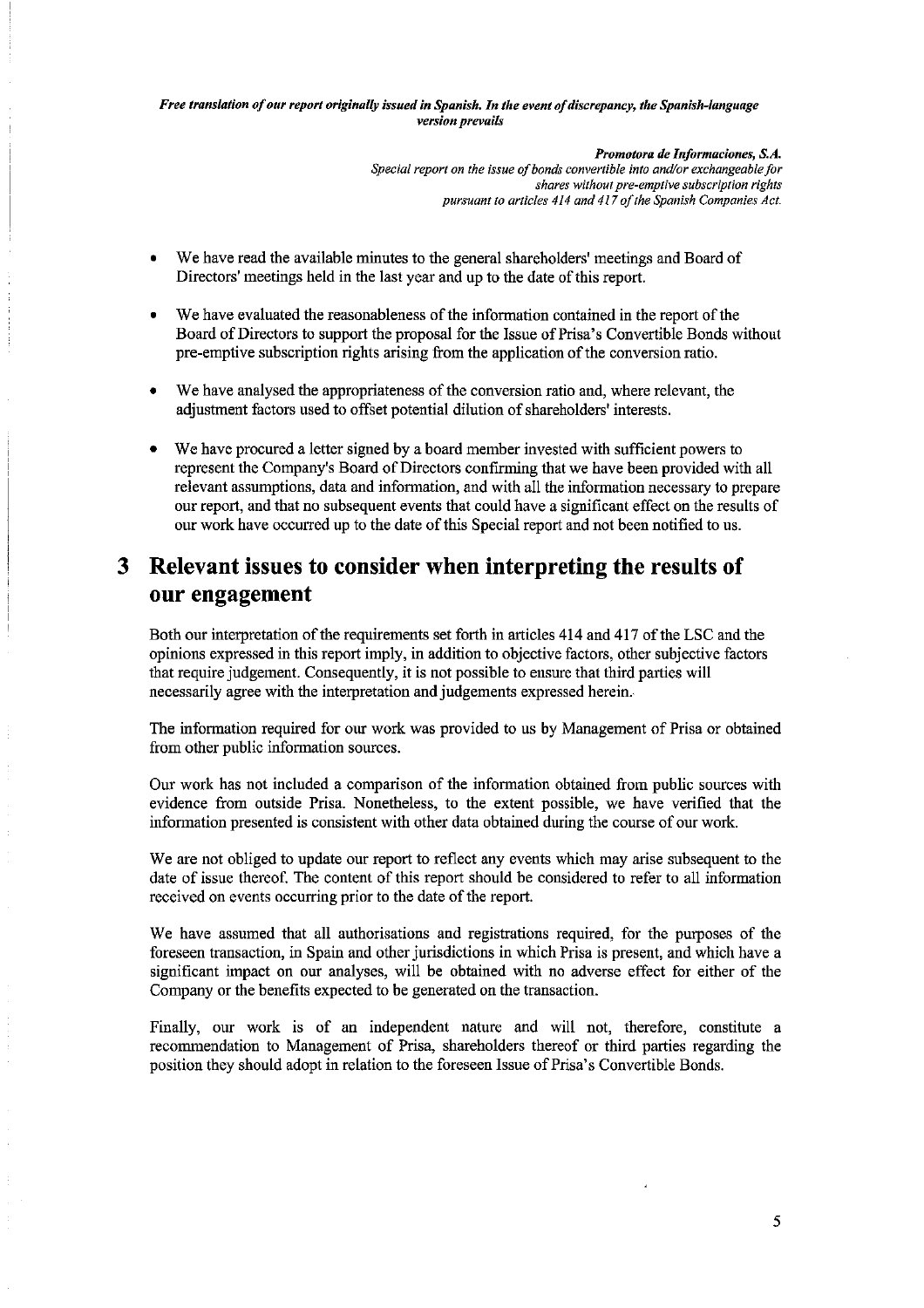Promotora de Informaciones, S.A.

Special report on the issue of bonds convertible into and/or exchangeable for shares without pre-emptive subscription rights pursuant to articles 414 and 417 of the Spanish Companies Act.

#### **Conclusion**  $\blacktriangle$

In accordance with the work carried out, the scope described in the preceding paragraphs and subject to the relevant aspects to consider when interpreting the results of our work, which was performed for the sole purpose of fulfilling the requirements set forth in articles 414 and 417 of the LSC, it is our professional judgement that:

- the accompanying report drawn up by the Board of Directors of Promotora de Informaciones, S.A. on the proposed issue of bonds convertible into Company shares without pre-emptive subscription rights, contains the required information specified in the technical standard for the preparation of special reports on convertible bond issues in accordance with article 292 of the Revised Spanish Companies Act (replaced by article 414 of the LSC).
- the information contained in the aforementioned report drawn up by the Board of Directors of the Company is reasonable as it is adequately documented and expressed,
- the ratio for the conversion of convertible bonds into Company shares without pre-emptive subscription rights and, where relevant, the adjustment factors used to offset potential dilution of shareholders' interests are appropriate given the context for the transaction and the special circumstances surrounding the Company.

This Special report and the information contained herein have been prepared solely for the purposes set forth in articles 414 and 417 of the LSC and should not, therefore, be used for any other purpose.

[Spanish report signed]

Ana Martínez Ramón Partner

KPMG Auditores, S.L.

13 June 2012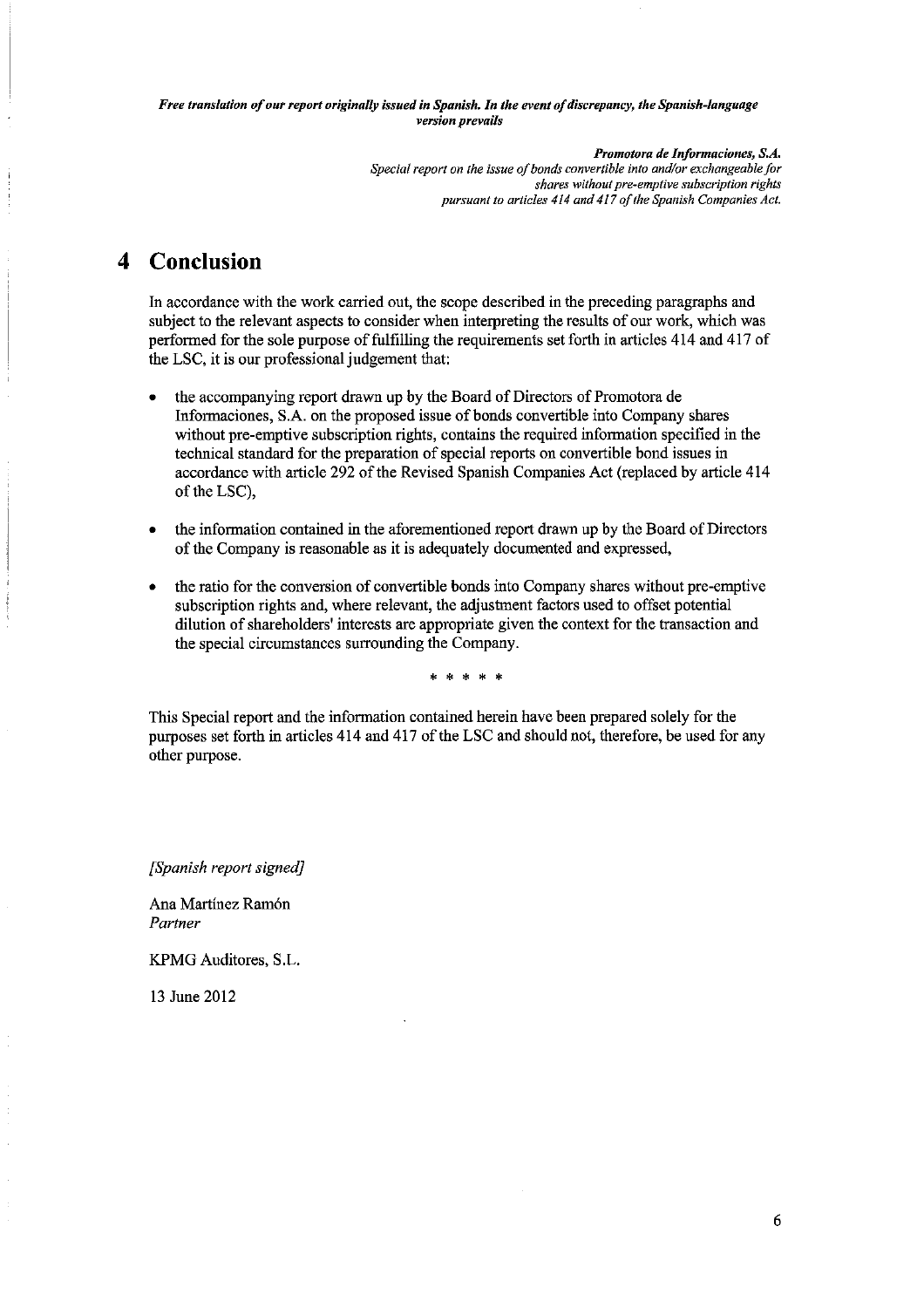Based on the foregoing, the shareholders are asked to approve the proposal made.

Madrid, 13 June 2012